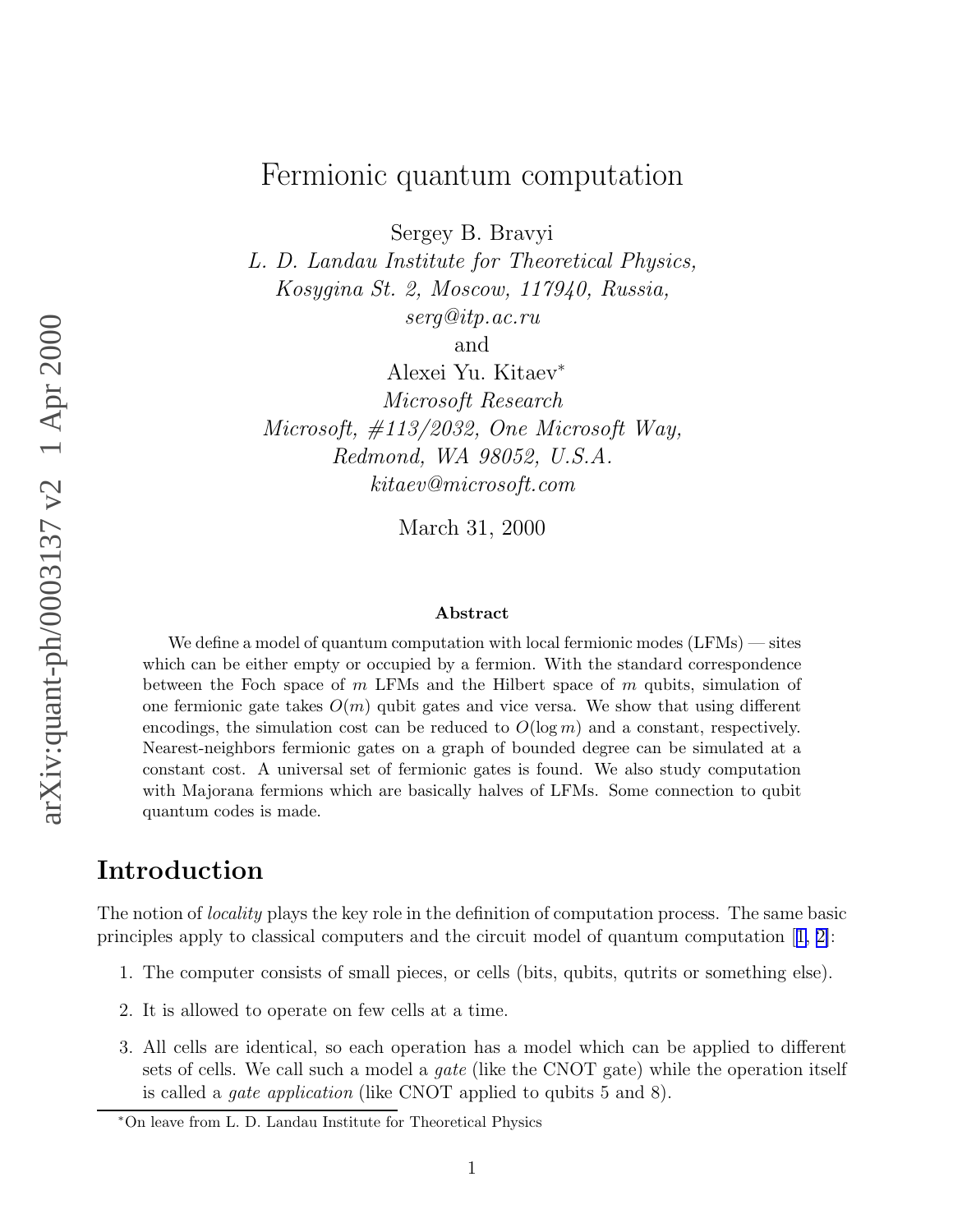<span id="page-1-0"></span>In fact, the main difference between classical computation and quantum computation is the concrete interpretation of these postulates. The standard quantum interpretation is as follows.

- 1i. Each cell is described by a Hilbert space of small dimensionality. (Without loss of generality, these spaces are two-dimensional, in which case the cells are called qubits). The Hilbert space of the entire computer is the tensor product of the spaces associated to the individual cells.
- 2i. Each operation is described by a unitary operator which is the tensor product of some operator  $U$ , acting on the selected qubits, and the identity operator acting on the rest of the system.
- 3i. A p-qubit gate can be defined as U acting on some standard  $2^p$ -dimensional space (which is the same as a standard set of  $p$  qubits).

This interpretation might be perfect from the complexity-theoretic point of view, but it does not necessarily correspond to physics. At the fundamental level, Fermi systems do not satisfy the condition (2i). Hence using fermions as carriers of quantum information[[3\]](#page-17-0) should be considered as a different computation model, although it is equivalent to the standard one in a certain sense. At the macroscopic level, collective quantum degrees of freedom (or excitations, such as anyons [\[4, 5](#page-17-0)]) do not even satisfy the condition (1i). In all such cases, it makes sense to abstract the nontrivial locality properties from physical details. This will lead us to a definition of "fermionic gates", "anyonic gates" and other quantum computation models which deserve careful study.

What can one expect from alternative models of quantum computation? It is very unlikely that any physical system would provide more computational power than the standard quantum computation model has. (This might be wrong for quantum gravity but here we can only guess). So, the alternative models should be polynomially equivalent to the standard one. There are indeed several results which support this statement. Firstly, D. Abrams and S. Lloyd[[6\]](#page-17-0) have shown that a system of m local fermionic modes (i.e. sites which can be empty or occupied) can be simulated on a quantum computer in such a way that one fermionic gate takes  $O(m)$ qubit operations. In some cases (one of the assumptions is that the number of particles is conserved) faster simulation is possible. We will extend this result by showing that in the general case (when the number of fermions is conserved only modulo 2) each fermionic gate can be simulated by  $O(\log m)$  qubit gates. Secondly, TQFT computation (which is more general than quantum computation with anyons) can be simulated in polynomial time on an ordinary quantum computer [\[7\]](#page-17-0).

Thus alternative quantum computation models do not generate new computational classes. Rather, they provide new descriptions of the standard class BQP (the class of problems that are solvable on a quantum computer in polynomial time). These descriptions may be useful to find new quantum algorithms, error-correcting codes, fault-tolerant procedures, or to prove that BQP is contained in some other computational classes. They may also open the door to new physical implementations of a quantum computer.

# 1 A more general notion of locality

Why isn't the standard interpretation of locality good in all cases? The answer is in the way we describe quantum evolution. The Hilbert space and state vectors are very convenient tools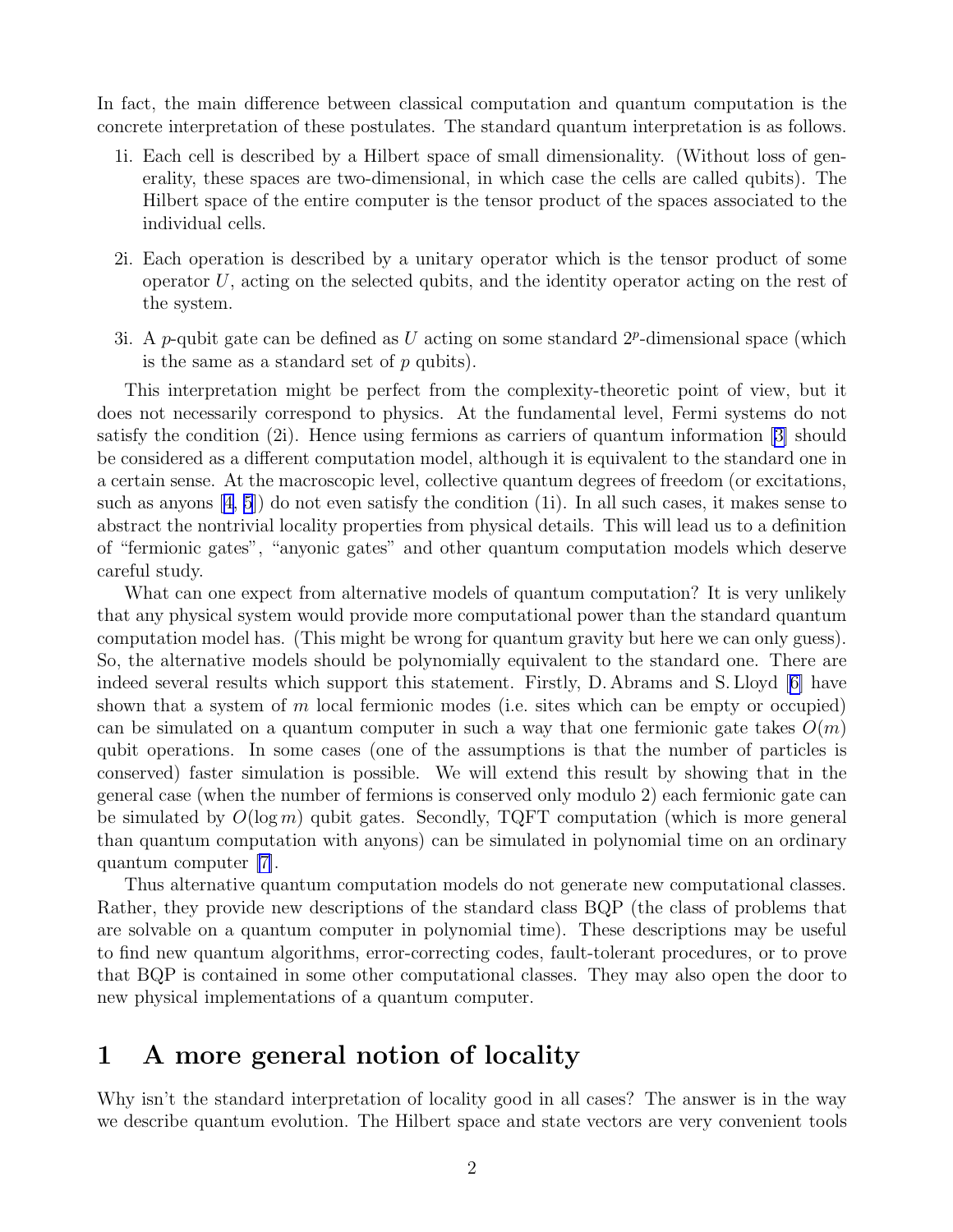but they are not directly related to physically observable things. Operators are much more "real" as they allow one to describe interaction between the system and the rest of the world. In fact, the causality principle is usually stated in terms of operators: "operators in spatially separated points commute". Our definition of locality will be in the same spirit.

A quantum system can be characterized by a finite-dimensional  $C^*$ -algebra<sup>1</sup>  $\mathcal G$  whose elements are called "physical operators". As a matter of fact, they are operators on a suitable Hilbert space. Indeed, it is a theorem that  $\mathcal G$  can be represented as  $\bigoplus_j \mathbf L(\mathcal H_j)$ , where  $\mathbf L(\mathcal L)$ stands for the algebra of operators on the space L. Hence G acts on  $\mathcal{H} = \bigoplus_j \mathcal{H}_j$ . (In the case of fermions,  $\mathcal{H} = \mathcal{H}_0 \oplus \mathcal{H}_1$  is the Foch space split into the subspaces corresponding to an even and odd number of particles;  $\mathcal G$  is the algebra of operators which preserve the parity).

To define locality, we will assume that the system is associated with some set of sites M. The following properties are postulated:

- 1. For each subset of sites  $S \subseteq M$ , there is a  $C^*$ -subalgebra  $\mathcal{G}(S) \subseteq \mathcal{G}$ . Elements of  $\mathcal{G}(S)$  are called physical operators acting on S. We require that  $\mathcal{G}(M) = \mathcal{G}, \mathcal{G}(\emptyset) = \mathbf{C} \cdot I$  (where **C** is the algebra of complex numbers, I is the unit element of  $\mathcal{G}$ ), and  $\mathcal{G}(S) \subseteq \mathcal{G}(S')$  if  $S \subseteq S'.$
- 2. If  $S_1 \cap S_2 = \emptyset$  then any two operators  $X_1 \in \mathcal{G}(S_1)$  and  $X_2 \in \mathcal{G}(S_2)$  commute.

The concept of unitarity is well defined in this setting: an element  $U \in \mathcal{G}(M)$  is called unitary if  $UU^{\dagger} = U^{\dagger}U = I$  (the operation  $\dagger$  is a part of the  $C^*$ -algebra structure). Note that nonunitary elements of  $\mathcal{G}(M)$  also have physical meaning because they can be used to construct a unitary operator on a larger space  $\mathcal{H} \otimes \mathcal{L}$ , where  $\mathcal{L}$  represents some external system (e.g. a measurement device). Such an operator generally has the form  $U = \sum_k A_k \otimes B_k \ (A_k \in \mathcal{G}(M)),$ i. e.  $U \in \mathcal{G}(M) \otimes \mathbf{L}(\mathcal{L})$ .

Thus we have given a more general interpretation of the locality postulates 1 and 2 which were discussed in the introduction. (We put aside the postulate 3 here).

#### 2 Local fermionic modes

Consider m sites (numbered 0 through  $m-1$ ) each of which can be either empty or occupied by a spinless fermionic particle. Such sites will be called local fermionic modes (LFMs). The Hilbert space H of this system, known as Foch space, is spanned by  $2^m$  basis vectors  $|n_0, \ldots, n_{m-1}\rangle$ , where  $n_i = 0, 1$  is the occupation number of the j-th site. Everything related to fermions can be expressed in terms of annihilation and creation operators  $a_j, a_j^{\dagger}, (j = 0, \ldots, m-1)$ . The operator  $a_j$  acts on basis vectors as follows:

$$
a_j | n_0, \ldots, n_{j-1}, 1, n_{j+1}, \ldots, n_{m-1} \rangle = (-1)^{\sum_{s=0}^{j-1} n_s} | n_0, \ldots, n_{j-1}, 0, n_{j+1}, \ldots, n_{m-1} \rangle, \qquad (1)
$$
  
\n
$$
a_j | n_0, \ldots, n_{j-1}, 0, n_{j+1}, \ldots, n_{m-1} \rangle = 0;
$$

 $a_j^{\dagger}$  is the Hermitian conjugate. Note that the definition depends on the order of LFMs! (One may rather say that the basis depends on the order while  $a_j$ ,  $a_j^{\dagger}$  do not, since all relations

 ${}^{1}C^{*}$ -algebra is a generalization of the algebra of linear operators on a Hilbert space. The properties of operator addition, multiplication, Hermitian conjugation and the operator norm are axiomatized in a certain way. However, instead of using the axioms, we will rely on a characterization of finite-dimensional  $C^*$ -algebras given below.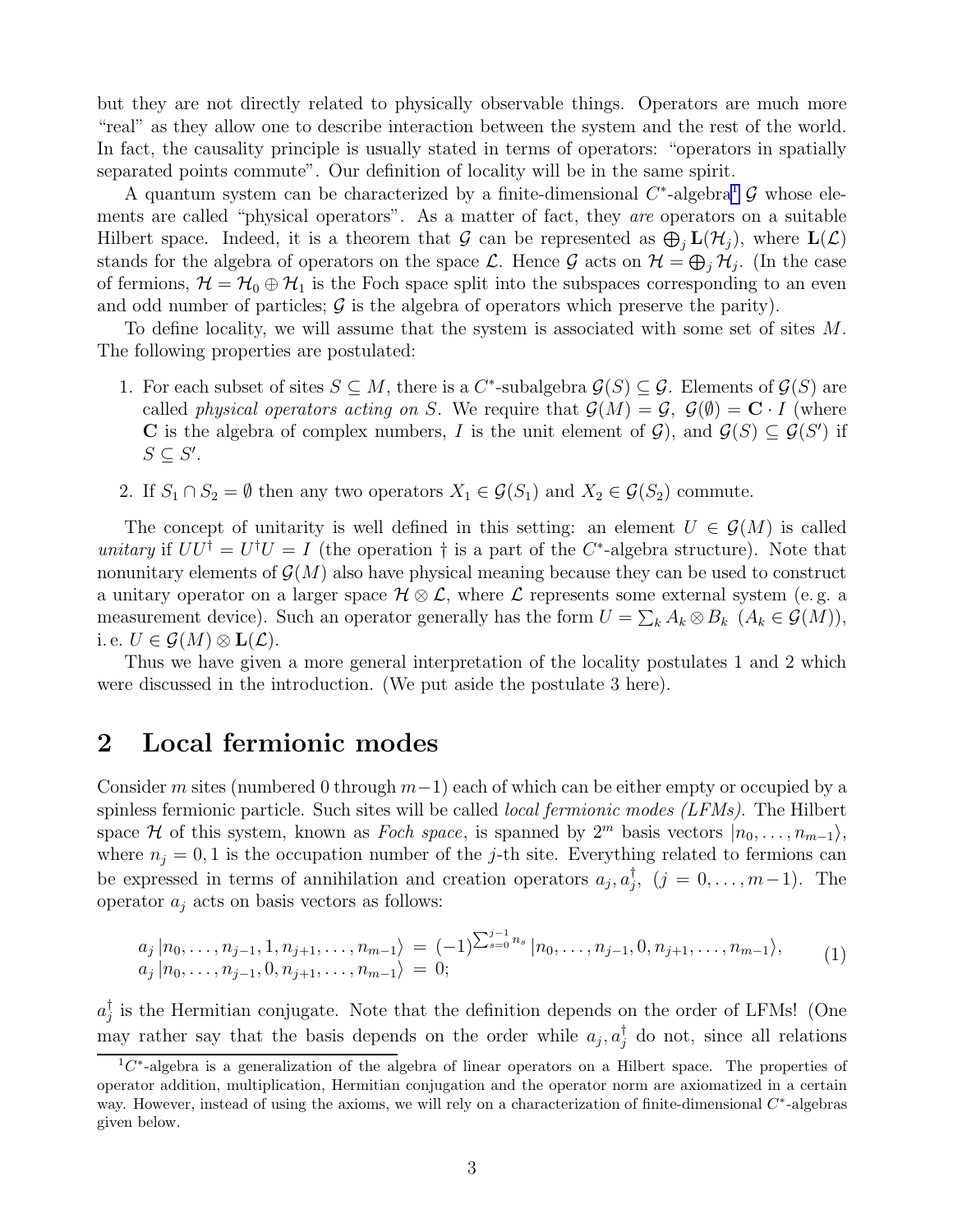<span id="page-3-0"></span>between them are permutation-invariant). The annihilation and creation operators generate the algebra  $\bar{\mathcal{F}} = L(\mathcal{H})$  and have the following commutation rules:

$$
a_j a_k + a_k a_j = 0,
$$
  
\n
$$
a_j^{\dagger} a_k^{\dagger} + a_k^{\dagger} a_j^{\dagger} = 0,
$$
  
\n
$$
a_j a_k^{\dagger} + a_k^{\dagger} a_j = \delta_{jk}.
$$
\n(2)

The Hilbert space of m LFMs splits into two parts:  $\mathcal{H} = \mathcal{H}_0 \oplus \mathcal{H}_1$ , where "0" and "1" refers to the total fermionic parity  $n = \sum_{j=0}^{m-1} n_j$  (mod 2). Physical operators are those which preserve the parity. Note that the Hamiltonian of a real Fermi system always satisfies this condition,<sup>2</sup> unlike the operators  $a_j, a_j^{\dagger}$  alone. The *algebra of physical operators*  $\mathcal{F} = \mathbf{L}(\mathcal{H}_0) \oplus \mathbf{L}(\mathcal{H}_1)$  is spanned by products of even number of  $a_j, a_j^{\dagger}$ . (The notation G in the previous section referred to the general case whereas  $\mathcal F$  is reserved for LFMs).

Let  $S \subseteq \{0, \ldots, m-1\}$  be a set of LFMs. Physical operators on S are linear combinations of even products of  $a_j, a_j^{\dagger}, j \in S$ . The algebra of such operators is  $\mathcal{F}(S) = \bar{\mathcal{F}}(S) \cap \mathcal{F}$ , where  $\overline{\mathcal{F}}(S) \subseteq \overline{\mathcal{F}}$  is generated by  $a_j, a_j^{\dagger}, j \in S$ . The conditions (1) and (2) from Sec. [1](#page-1-0) are obviously satisfied. Moreover,  $\mathcal{F}(S_1)$  commutes with  $\bar{\mathcal{F}}(S_2)$  if  $S_1 \cap S_2 = \emptyset$ .

The occupation number  $n_j$  is an eigenvalue of the operator  $\hat{n}_j = a_j^{\dagger} a_j \in \mathcal{F}(\{j\})$ , which means it can be measured locally (by acting on the j-th LFM and some external device). The occupation number can not be changed locally, though.

Here are some examples of unitary operators acting on one or two LFMs:  $\exp(i\beta a_j^\dagger a_j)$  (action by an external potential),  $\exp(i\beta a_j^\dagger a_j a_k^\dagger a_k)$  (two-particle's interaction),  $\exp(i(\gamma a_j^\dagger a_k + \gamma^* a_k^\dagger a_j))$ (tunneling) and  $\exp(i(\gamma a_k a_j + \gamma^* a_j^{\dagger} a_k^{\dagger}))$  (interaction with a superconductor). We will show that these operators (for all or for some particular values of  $\beta \in \mathbb{R}$  and  $\gamma \in \mathbb{C}$ ) form a universal set, i.e. any unitary operator can be represented as a composition of these ones to any given precision, using ancillas.

In our computation model we allow to use ancillas in the state  $|0\rangle$ . (To be more accurate, we should say that the input state is padded by some number of zeros to the right. Actually, the order does not matter in this case). If we speak about implementing a unitary operator, the ancillas must return to the state  $|0\rangle$  by the end of the procedure. As is usual, this restriction does not apply to computing a Boolean function which proceeds as follows. One starts from a basis vector  $|n_0, \ldots, n_{m-1}\rangle$  representing the input data, adds some ancillas, applies some sequence of local unitary operators and reads the result by measuring some of the occupation numbers.

#### 3 Relation between LFMs and qubits

The Hilbert space of m LFMs can be identified with the Hilbert space of m qubits  $\mathcal{B}^{\otimes m}$  (where **B** stands for the two-dimensional space  $\mathbb{C}^2$  endowed with the standard basis  $\{|0\rangle, |1\rangle\}$ :

$$
|n_0, n_1, \dots, n_{m-1}\rangle \equiv |n_0\rangle \otimes |n_1\rangle \otimes \dots |n_{m-1}\rangle, \qquad n_j = 0, 1. \tag{3}
$$

<sup>&</sup>lt;sup>2</sup>In electon systems, the Hamiltonian also preserves the electric charge, so terms with different numbers of  $a_j$  and  $a_j^{\dagger}$  are usually forbidden. Our model is mostly relevant to superconductors where the total charge of excitations is not conserved, so terms like  $a_i a_k$  appear in the effective Hamiltonian.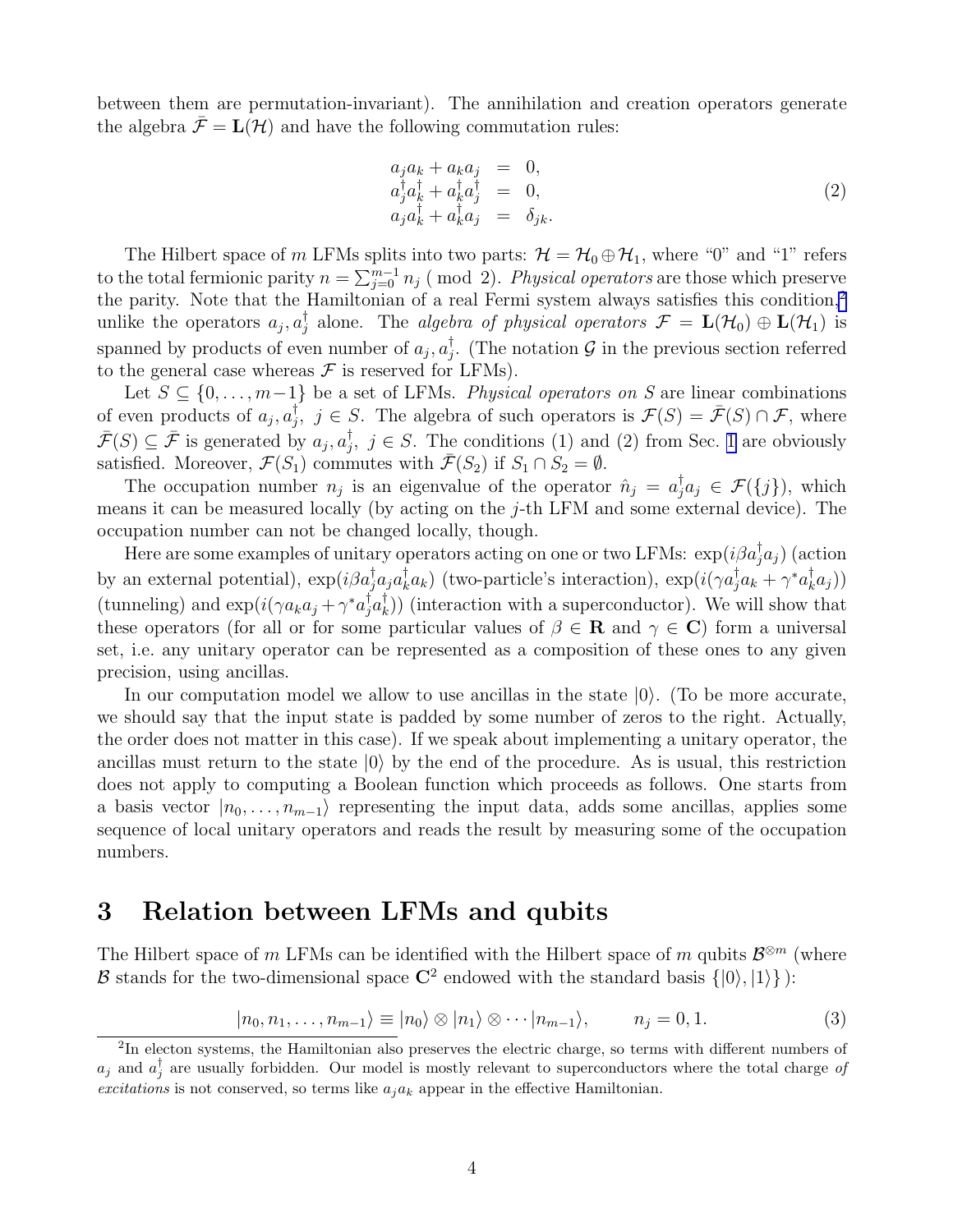Measurement of  $n_j$  is the same as eigenvalue measurement of  $\sigma_j^z$ . A physical fermionic operator corresponds to a qubit operator which preserves the parity, i.e. commutes with  $\prod_{j=0}^{m-1} \sigma_j^z$ . However, "applying a gate to a set of LFMs" is very different from "applying a gate to a set of qubits".

Let X be a parity-preserving p-qubit operator acting on qubits numbered 0 through  $p-1$ . Applying it to the qubits  $j_0, \ldots, j_{p-1}$  is a straightforward procedure. The Hilbert space of m qubits  $\mathcal{B}^{\otimes m}$  can be identified with  $\mathcal{B}^{\otimes p} \otimes \mathcal{B}^{\otimes (m-p)}$  by the qubit permutation  $P : |n_0, \ldots n_{m-1}\rangle \mapsto$  $|n_{j_0}, \ldots n_{j_{p-1}}\rangle \otimes |$  the other  $n_j\rangle$ . Then the action of X is defined as follows:

$$
X[j_0, \ldots, j_{p-1}] = P^{-1}(X \otimes I_{\mathcal{B}^{\otimes (m-p)}})P.
$$

If we want to apply X to the LFMs  $j_0, \ldots, j_{p-1}$ , the procedure is different. First, we should expand X into products of  $a_0, \ldots, a_{p-1}, a_0^{\dagger}, \ldots, a_{p-1}^{\dagger}$ . Then we replace each  $a_r$  by  $a_{j_r}$ and each  $a_r^{\dagger}$  by  $a_{j_r}^{\dagger}$ . The resulting operator will be denoted by  $X\{j_0, \ldots, j_{p-1}\}$ . For example, if  $X = |1,0\rangle\langle0,1| = a_0^{\dagger}a_1$  then  $X\{j,k\} = a_j^{\dagger}a_k$ . This operator acts as follows:

$$
a_j^{\dagger} a_k | \dots, 0, n_{j+1}, \dots, n_{k-1}, 0, \dots \rangle = 0,
$$
  
\n
$$
a_j^{\dagger} a_k | \dots, 0, n_{j+1}, \dots, n_{k-1}, 1, \dots \rangle = (-1)^{\sum_{s=j+1}^{k-1} n_s} | \dots, 1, n_{j+1}, \dots, n_{k-1}, 0, \dots \rangle,
$$
  
\n
$$
a_j^{\dagger} a_k | \dots, 1, n_{j+1}, \dots, n_{k-1}, 0, \dots \rangle = 0,
$$
  
\n
$$
a_j^{\dagger} a_k | \dots, 1, n_{j+1}, \dots, n_{k-1}, 1, \dots \rangle = 0.
$$

Not only  $X\{j,k\} \neq X[j,k]$  but also  $X\{j,k\}$  is non-local in terms of qubits: it involves all the qubits with numbers from  $j$  to  $k$ .

A unitary qubit gate (LFM, or fermionic gate) is a unitary operator U meant to be applied to a number of qubits (LFMs); a p-qubit or a p-LFM gate acts on the standard Hilbert space  $\mathcal{B}^{\otimes p}$ . Operators of the form  $U[j, k]$  or  $U\{j, k\}$  are called *gate applications*. We will usually consider unitary gates up to overall phase factors. A set of gates is also called a basis. A circuit of size s in a basis A is a composition of s applications of gates from  $A$ , i.e. an expression of the form  $U_s\{j_{s,0},\ldots,j_{s,p_s-1}\}\cdots U_1\{j_{1,0},\ldots,j_{1,p_1-1}\}\,$ , where  $U_k\in\mathcal{A}$ . Such an expression is evaluated by a unitary operator which is said to be represented by the circuit.

Note that  $X\{j\} = X[j]$ , so one-LFM gates are simply parity-preserving one-qubit gates. Up to an overall phase, such gates have the form  $\Lambda(e^{i\phi})$ , where  $\Lambda(U)$  denotes the controlled U. (If U acts on p qubits then  $\Lambda(U)$  acts on  $p + 1$  qubits; in our case  $p = 0$ ).

More generally,  $X\{j, j+1, \ldots, j+p-1\} = X[j, j+1, \ldots, j+p-1]$ . This allows one to represent fermionic gates in terms of qubit gates and vice versa. We will now show how to do that in the case  $p=2$ .

Suppose we want to execute a two-LFM operator  $X\{j,k\}$  (w.l. .o.g.  $j < k$ ). First, we move the k-th qubit next to the j-th one by swapping it with its nearest neighbors. Then we apply  $X\{j, j+1\} = X[j, j+1]$  and move the k-th qubit back to its original position. However, what we actually need here is to interchange LFMs, not qubits. This is different even if the LFMs (qubits) are next to each other!

A swap between two qubits (with numbers 0 and 1) is defined in the obvious way:  $(\leftrightarrow)$ :  $|n_0, n_1\rangle \mapsto |n_1, n_0\rangle$ . A swap between two LFMs is a unitary operator  $(\Leftrightarrow)$  such that

$$
(\Leftrightarrow) a_0 (\Leftrightarrow)^\dagger = a_1, \qquad (\Leftrightarrow) a_1 (\Leftrightarrow)^\dagger = a_0. \qquad (4)
$$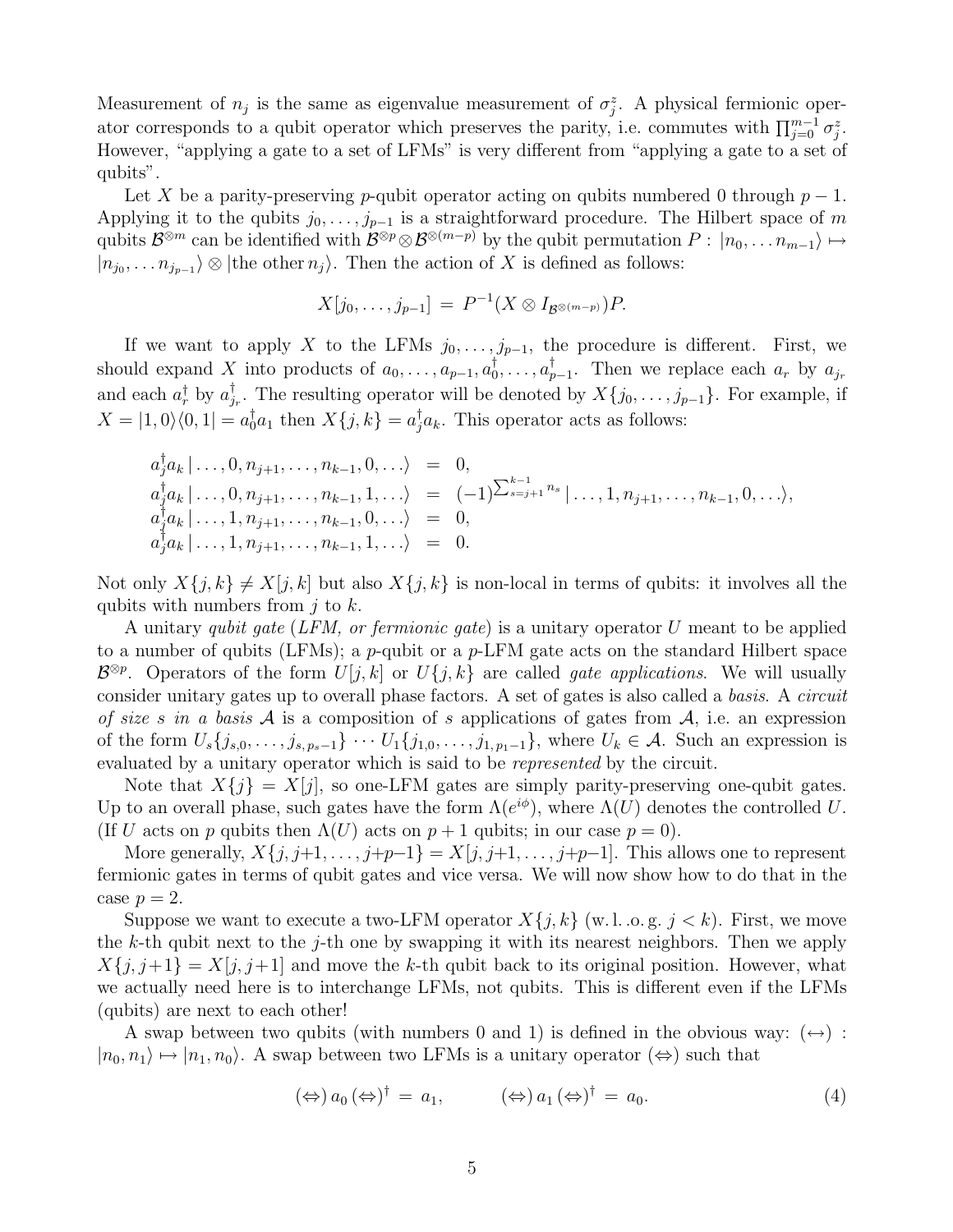<span id="page-5-0"></span>These equations have a unique solution (up to an overall phase factor):

$$
(\Leftrightarrow) = I - a_0^{\dagger} a_0 - a_1^{\dagger} a_1 + a_1^{\dagger} a_0 + a_0^{\dagger} a_1 = \exp\left(i\frac{\pi}{2}(a_0^{\dagger} - a_1^{\dagger})(a_0 - a_1)\right) : \begin{cases} |0,0\rangle \mapsto |0,0\rangle \\ |0,1\rangle \mapsto |1,0\rangle \\ |1,0\rangle \mapsto |0,1\rangle \\ |1,1\rangle \mapsto -|1,1\rangle. \end{cases}
$$
(5)

This differs from the qubit swap by the "-" sign. So,

$$
(\Leftrightarrow) = (\Leftrightarrow) D, \tag{6}
$$

where  $D = \Lambda(\sigma^z) : |a, b\rangle \mapsto (-1)^{ab} |a, b\rangle$  is a "swap defect" operator.

To perform the procedure described above, we do not have to actually interchange LFMs or qubits. Instead, we can simply apply operators  $D\{l, r\} = D\{l, r\}$  to all pairs of qubits that otherwise would be interchanged. So, any two-LFM operator  $X\{j,k\}$   $(j < k)$  can be represented by a qubit circuit as follows:

$$
X\{j,k\} = D[k-1,k]\cdots D[j+1,k] X[j,k] D[j+1,k] \cdots D[k-1,k].
$$
 (7)

Conversely, any parity-preserving two-qubit operator is represented by a fermionic circuit:

$$
X[j,k] = D\{k-1,k\} \cdots D\{j+1,k\} X\{j,k\} D\{j+1,k\} \cdots D\{k-1,k\}.
$$
 (8)

This method also works for operators which act on more than two LFMs (qubits).

### 4 A universal set of LFM gates.

We have shown that fermionic gates are equivalent to parity-preserving qubit gates modulo the swap defect operator D. So, to obtain a universal set of fermionic gates, we only need to find a universal set of parity-preserving qubit gates. It will be possible to represent the operator D by these gates too, exactly or approximately. (If only approximate representation is possible, one may have to pay extra cost when simulating a single fermionic gate because the more qubit gates are used, the more accurate they should be. We will avoid this problem, though).

We claim that the following gates are sufficient to represent any parity-preserving operator to any given precision (using ancillas):

$$
\Lambda(e^{i\pi/4}), \qquad \Lambda(\sigma^z), \qquad \widetilde{H}: \ |a,b\rangle \mapsto \frac{1}{\sqrt{2}} \sum_c (-1)^{bc} |a+b+c,c\rangle. \tag{9}
$$

(Here  $a, b, c \in \mathbf{F}_2 = \{0, 1\}$ , so the expression  $a + b + c$  is considered modulo 2). Note that  $D = \Lambda(\sigma^z)$  belongs to this set of gates.

Any parity-preserving operator U can be considered as a pair of operators  $(U_0, U_1)$ , where  $U_0$  acts on the even sector  $\mathcal{H}_0$  whereas  $U_1$  acts on the odd sector  $\mathcal{H}_1$ . We will first show how to get a given  $U_0$  while not caring about  $U_1$  — we will actually get  $U_1 = U_0$ . (The comparison between  $U_0$  and  $U_1$  is made through identifying  $\mathcal{H}_0$  and  $\mathcal{H}_1$  by the map  $\sigma^x[0]$ ). Then we will implement operators of the form  $(I, Y)$  which can be used to correct the first step.

Any operator X on  $m-1$  qubits can be transformed to a parity-preserving operator X on  $m$  qubits by using the extra qubit to maintain the parity:

$$
\widetilde{X} = V^{-1} (I_{\mathcal{B}} \otimes X) V, \qquad V: |n_0, n_1, \dots, n_{m-1} \rangle \mapsto |n_0 + \dots + n_{m-1}, n_1, \dots, n_{m-1} \rangle. \tag{10}
$$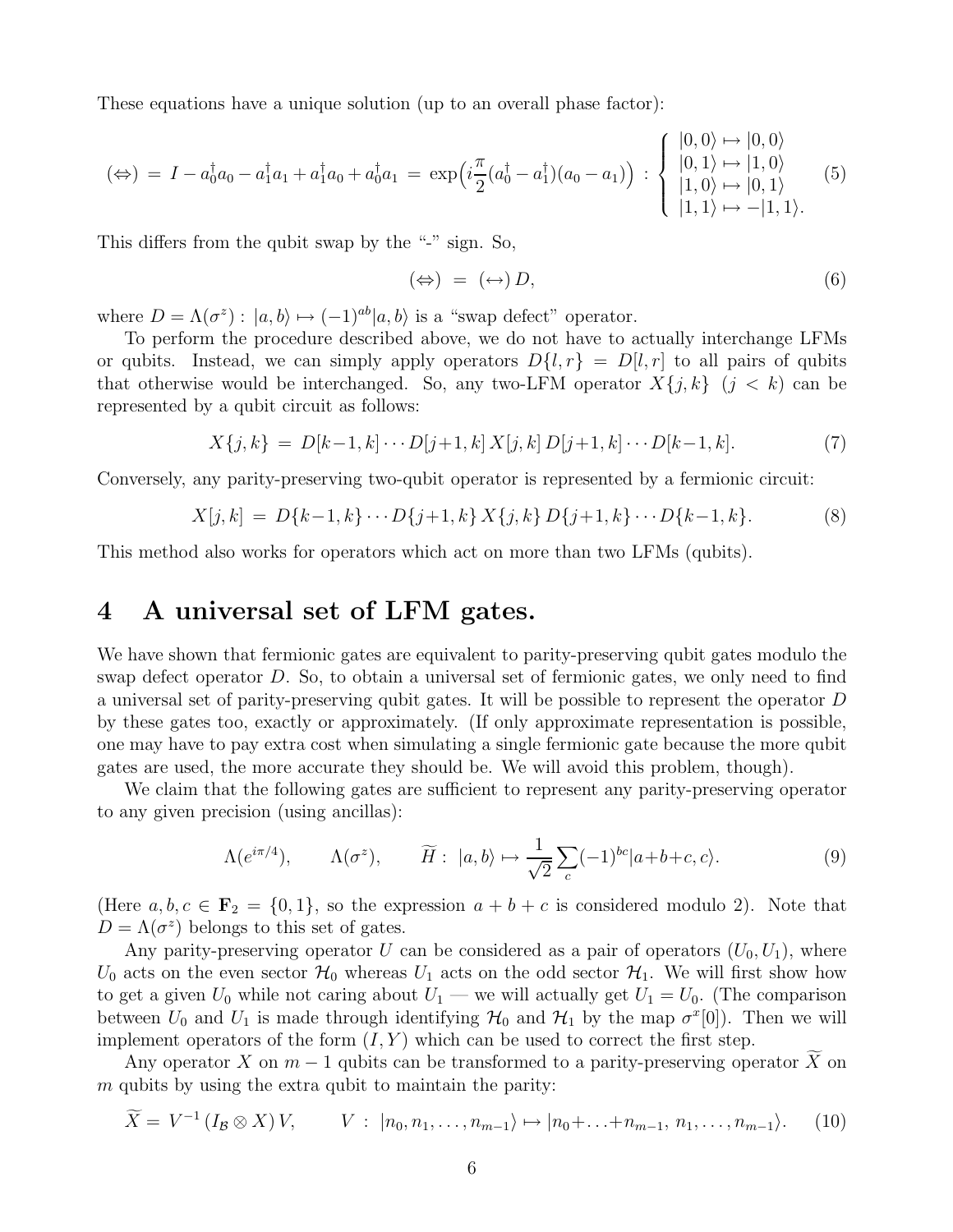Note that the gate  $\widetilde{H}$  (see eq. [\(9](#page-5-0))) corresponds to the Hadamard gate  $H = \frac{1}{\sqrt{2}}$ 2  $\begin{pmatrix} 1 & 1 \end{pmatrix}$  $1 -1$  $\setminus$ . If X already preserves the parity, as it is the case with the operators  $\Lambda(e^{i\pi/4})$  and  $\Lambda(\sigma^2)$ , then

 $X = I_B \otimes X$ . (This equality is actually a characteristic property of parity-preserving operators). The operator V is unitary. It maps the even sector  $\mathcal{H}_0$  onto the subspace  $\mathcal{L}_0$  which consists of vectors  $|0\rangle \otimes |\xi\rangle$  ( $|\xi\rangle \in \mathcal{B}^{\otimes(m-1)}$ ). Any operator on this subspace extends to an operator of the form  $I_B \otimes X$ . Hence any  $U_0 \in \mathbf{L}(\mathcal{H}_0)$  extends to an operator of the form  $\widetilde{X}$ . Note that V and  $I_B \otimes X$  commute with  $\sigma^x[0]$ , so X also commutes with  $\sigma^x[0]$ . Therefore  $\tilde{X} = (U_0, U_1)$ , where  $U_1 = \sigma^x[0] U_0 \sigma^x[0]$ , or simply  $U_1 = U_0$  if the identification between  $\mathcal{H}_0$  and  $\mathcal{H}_1$  is used.

If an operator X is represented by a quantum circuit  $A_L \cdots A_1$ , one can replace each gate application  $A_k$  by  $\widetilde{A}_k$  to get a quantum circuit for  $\widetilde{X}$ . Indeed, eq. [\(10\)](#page-5-0) defines a ∗-algebra homomorphism, i.e.

$$
X_1 + X_2 = \widetilde{X_1} + \widetilde{X_2}, \quad \widetilde{cX} = c\widetilde{X}, \quad \widetilde{X_1X_2} = \widetilde{X_1X_2}, \quad \widetilde{X}^{\dagger} = \widetilde{X}^{\dagger}, \quad \widetilde{I} = I.
$$

It follows that any universal gate set A transforms to a set of parity-preserving gates  $\tilde{A}$  which areuniversal on the even sector. The following gate set is known to be universal [[8\]](#page-17-0):  $\mathcal{A} =$  $\left\{\Lambda(e^{i\pi/4}), \Lambda(\sigma^z), H\right\}$  $\left\{\Lambda(e^{i\pi/4}), \Lambda(\sigma^z), H\right\}$  $\left\{\Lambda(e^{i\pi/4}), \Lambda(\sigma^z), H\right\}$ . The corresponding gate set  $\widetilde{\mathcal{A}}$  is given by eq. ([9\)](#page-5-0). (The parity-preserving gates $\Lambda(e^{i\pi/4})$  and  $\Lambda(\sigma^z)$  are copied from A to A unchanged). Thus the basis ([9\)](#page-5-0) allows one to obtain at least unitary gates of the form  $(U_0, U_0)$ .

With parity-preserving operators, we can still use one of the standard techniques in quantum circuit design — gates with quantum control. Indeed, if U preserves the parity then  $\Lambda(U)$  also does. More generally,  $\widetilde{\Lambda(X)} = \Lambda(\widetilde{X})$  (up to a permutation of the control qubit and the parity qubit). So, if we can represent  $\Lambda(X)$  by a circuit,<sup>3</sup> we can also obtain a circuit for  $\Lambda(\widetilde{X})$  by the procedure described above. For example, the operator  $\Lambda(\sigma^x)[1,2]$  can be represented as  $H[2]\Lambda(\sigma^z)[1,2]$   $H[2]$ , hence

$$
\Lambda(\widetilde{\sigma^x})[1,0,2] \ = \ \widetilde{H}[0,2] \ \Lambda(\sigma^z)[1,2] \ \widetilde{H}[0,2].
$$

Here we use qubit 0 to maintain the parity whereas 1 is the control qubit. (The notation  $\Lambda(X)[\ldots]$  suggests that the control qubit goes first).

Now we are in a position to implement operators of the form  $(I, Y)$  using the gates [\(9](#page-5-0)). We will also use one ancilla which will be assigned the number m. First, we execute the operator

$$
W: |n_0, n_1, \ldots, n_{m-1}, n_m\rangle \mapsto |n_0 + \ldots + n_{m-1}, n_1, \ldots, n_{m-1}, n_1 + \ldots + n_m\rangle,
$$
  
\n
$$
W = \Lambda(\widetilde{\sigma^x})[m-1, 0, m] \cdots \Lambda(\widetilde{\sigma^x})[1, 0, m],
$$
\n(11)

where  $\Lambda(\widetilde{\sigma^x})$ :  $|a, b, c\rangle \mapsto |a, b+a, c+a\rangle$ . Now qubit 0 indicates the total parity. Let  $\widetilde{X} = (Y, Y)$ . Since  $\widetilde{X}$  can be represented according to [\(10\)](#page-5-0), and because

$$
W = V^{-1}[m, 1, \dots, m-1] V, \text{ where } V = V[0, \dots, m-1],
$$

<sup>&</sup>lt;sup>3</sup>Implementing  $\Lambda(X)$  in the basis A is only slightly harder than implementing X. Indeed, for each gate X from the basis A, the operator  $\Lambda(X)$  can be represented by a circuit in the same basis *exactly*. Therefore, the circuit for  $\Lambda(X)$  will be larger than the circuit for X only by a constant factor. Note, however, that X may have been implemented up to a phase factor; this phase factor becomes important when we consider  $\Lambda(X)$ . The necessary correction can be achieved by an operator  $\Lambda(e^{i\phi})$  which should be implemented separately.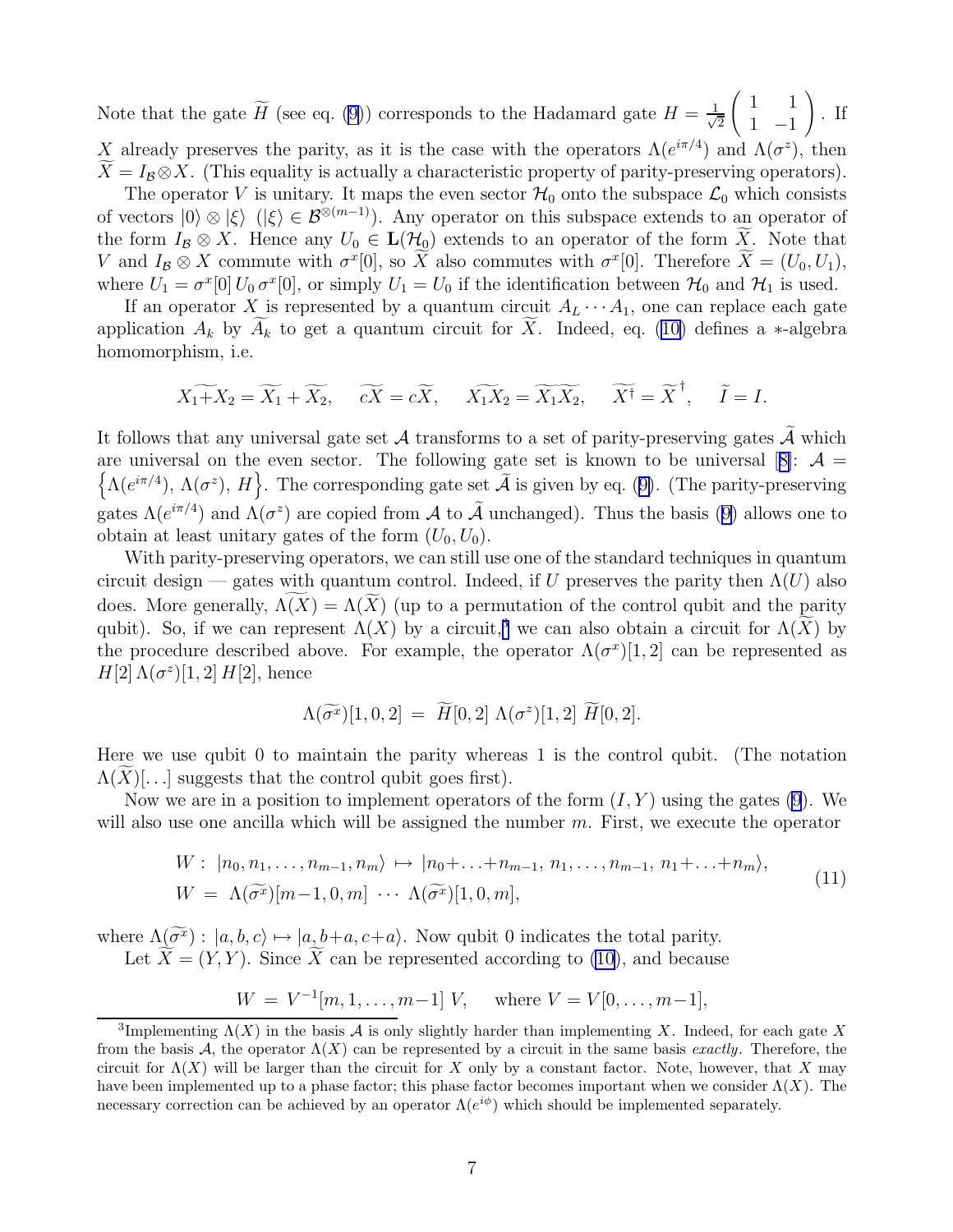<span id="page-7-0"></span>we conclude that

$$
W^{-1}\Lambda(\widetilde{X})[0,m,1,\ldots,m-1]W = V^{-1}\Lambda(X)[0,1,\ldots,m-1]V = U \otimes I_B, \quad U = (I,Y). \tag{12}
$$

Note that in this case, the ancilla is not affected no matter what its initial state was; one can even use a data qubit as the ancilla.

Wehave proved that the gate set  $(9)$  $(9)$  is universal in the class of parity-preserving operators. It remains to represent these gates in terms of creation and annihilation operators. The first two are simple:

$$
\Lambda(e^{i\pi/4}) = \exp\left(i\frac{\pi}{4}a_0^{\dagger}a_0\right), \qquad \Lambda(\sigma^z) = \exp(i\pi a_0^{\dagger}a_0a_1^{\dagger}a_1). \tag{13}
$$

Unfortunately, the gate  $\widetilde{H}$  in the fermionic representation looks ugly, so we first represent it as follows:

$$
\widetilde{H}[0,1] = \Lambda(-i)[1] \ \widetilde{G}[0,1] \ \Lambda(-i)[1], \qquad G = \begin{pmatrix} 1 & i \\ i & 1 \end{pmatrix}.
$$

So, the fermionic gates (13), together with

$$
\tilde{G} = \exp\left(-i\frac{\pi}{4}(a_0 - a_0^{\dagger})(a_1 + a_1^{\dagger})\right) = \exp\left(i\frac{\pi}{4}(a_0^{\dagger}a_1 + a_1^{\dagger}a_0)\right)\exp\left(i\frac{\pi}{4}(a_1a_0 + a_0^{\dagger}a_1^{\dagger})\right),\tag{14}
$$

form a universal set. Obviously, this gate set is also universal:

 $\sqrt{ }$ 

 $\Bigg\}$ 

 $\overline{\mathcal{L}}$ 

$$
\exp\left(i\frac{\pi}{4}a_0^{\dagger}a_0\right),\n\exp\left(i\frac{\pi}{4}(a_0^{\dagger}a_1 + a_1^{\dagger}a_0)\right),\n\exp\left(i\frac{\pi}{4}(a_1a_0 + a_0^{\dagger}a_1^{\dagger})\right),\n\exp(i\pi a_0^{\dagger}a_0a_1^{\dagger}a_1)\n\tag{15}
$$

#### 5 Fast simulation procedures

So far we have been using the standard identification [\(3](#page-3-0)) between the Foch space  $\mathcal H$  and the Hilbert space of m qubits  $\mathcal{B}^{\otimes m}$ . This identification has allowed us to consider qubit gate applications  $X[j, k] \in \mathbf{L}(\mathcal{B}^{\otimes m})$  and LFM gate applications  $X\{j, k\} \in \mathcal{F} \subseteq \mathbf{L}(\mathcal{H})$  as operators acting on the same space. Now we are going to discuss a more general way of simulating LFMs by qubits (or vice versa). Let J be an encoding of m LFMs by m' qubits, i.e.  $J: \mathcal{H} \to \mathcal{B}^{\otimes m'}$ is a unitary embedding. (*J* being a unitary embedding means that  $J^{\dagger}J = I_{\mathcal{H}}$ . Note that  $JJ^{\dagger}$ is the projector onto  $\mathcal{L} = \text{Im } J \subseteq \mathcal{B}^{\otimes m'}$ . We say that an operator  $U' \in \mathbf{L}(\mathcal{B}^{\otimes m'})$  represents an operator  $U \in L(\mathcal{H})$  if

$$
\begin{array}{ccc}\n\mathcal{H} & \stackrel{U}{\longleftarrow} & \mathcal{H} \\
\downarrow J & & \downarrow J \\
\mathcal{B}^{\otimes m'} & \stackrel{U'}{\longleftarrow} & \mathcal{B}^{\otimes m'}\n\end{array}
$$
\ncommutes, i.e.  $JU = U'J$ . (16)

The operator U, as well as the LFMs or qubits equivalent to them, are called *logical*. The  $m'$ qubits the operator  $U'$  acts on are called *code qubits*.

In this section we will show that each LFM gate can be simulated by  $O(\log m)$  qubit gates. Surprisingly, this does not require quantum codes in the proper sense, i.e.  $J : \mathcal{H} \to \mathcal{B}^{\otimes m}$  is a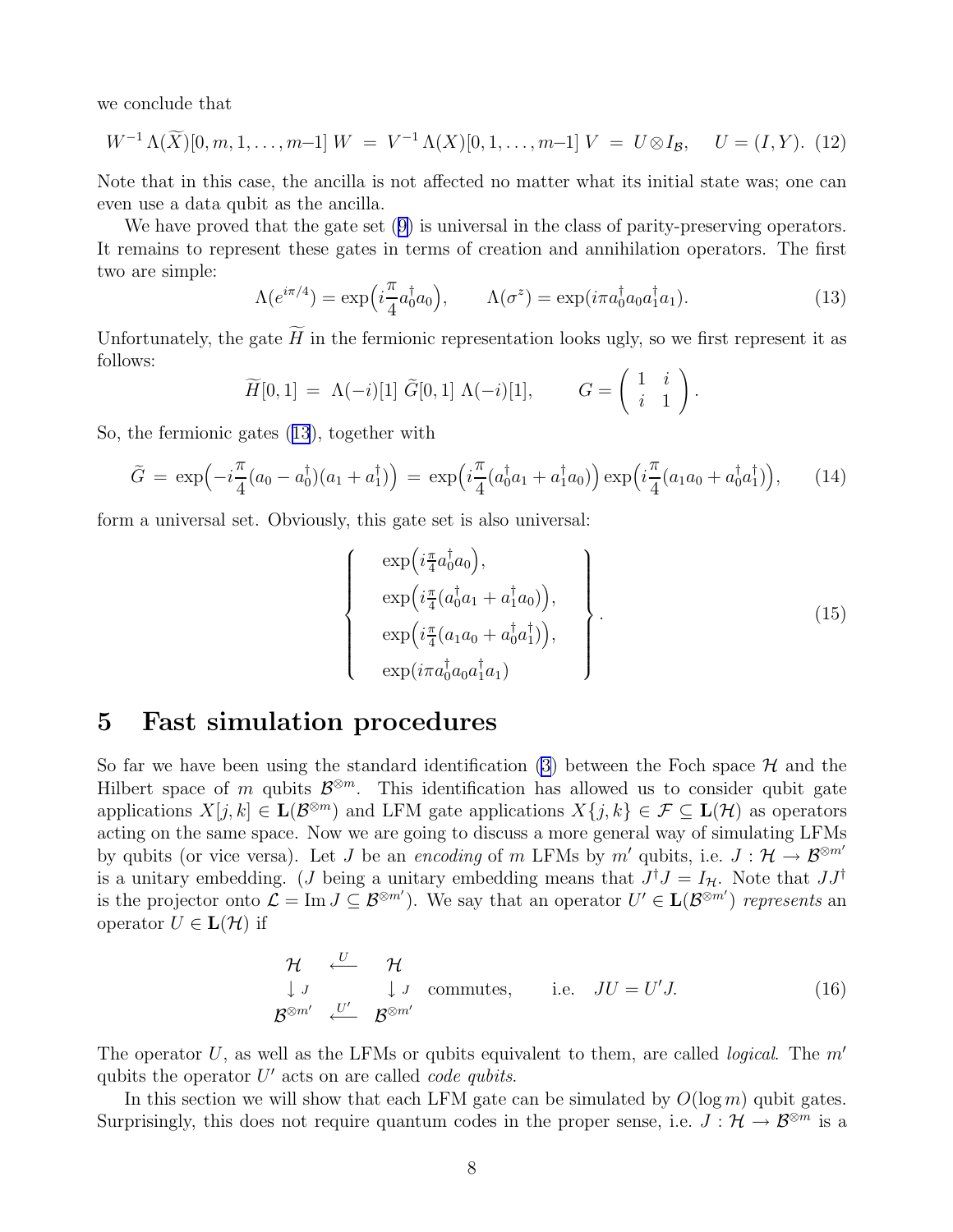map onto. Moreover,  $J$  takes basis vectors to basis vectors. We will also show how to simulate qubit gates by LFM gates at a constant cost using a subspace of the Foch space.

Gate action on a set of qubits (LFMs) can be described as follows. First, we extract two (or some other number) qubits or LFMs from the quantum memory which is now considered as a "black box". We place these qubits at positions −2 and −1. Then we apply the gate and put the qubits (LFMs) back into the memory. In this description, it does not matter what gate we apply, a qubit one or a fermionic one (because  $X\{-2,-1\} = X[-2,-1]$ ). Once extracted, LFMs can be regarded as qubits — the difference is in the way we extract them. With qubits, we apply the operator

$$
[\leftarrow j]: \mathcal{B}^{\otimes m} \to \mathcal{B} \otimes \mathcal{B}^{\otimes m} : |n_0\rangle \otimes \cdots \otimes |n_j\rangle \otimes \cdots \otimes |n_{m-1}\rangle \mapsto |n_j\rangle \otimes |n_0\rangle \otimes \cdots \otimes |0\rangle \otimes \cdots \otimes |n_{m-1}\rangle.
$$

This is a unitary embedding into a larger Hilbert space; it can be represented as adding an ancilla in the state  $|0\rangle$  followed by a unitary operator. With fermions, we move the j-th LFM through all the LFMs left to it, so we should take swap defects into account. Thus we get another unitary embedding:

$$
\{\Leftarrow j\} : \mathcal{H} \to \mathcal{B} \otimes \mathcal{H},
$$
  

$$
\{\Leftarrow j\} | n_0, \dots, n_j, \dots, n_{m-1} \rangle = (-1)^{n_j \sum_{s=0}^{j-1} n_s} | n_j \rangle \otimes | n_0, \dots, 0, \dots, n_{m-1} \rangle.
$$
 (17)

It is easy to verify that our recipe is correct, i.e. applying the operator  $X[-2, -1]$  after extracting two LFMs is equivalent to applying  $X\{j,k\}$  before the extraction:

$$
X[-2,-1]\left(I_B\otimes\{\Leftarrow k\}\right)\{\Leftarrow j\} = \left(I_B\otimes\{\Leftarrow k\}\right)\{\Leftarrow j\}X\{j,k\}.\tag{18}
$$

(Our notations are somewhat confusing so this comment could be helpful. When we extract the j-th LFM by applying  $\{\Leftarrow j\}$ , we add one qubit at position  $-1$ . When we then extract the k-th LFM, this qubit moves to position  $-2$  while another one is being inserted; this can be described by the operator  $I_{\mathcal{B}} \otimes \{\Leftarrow k\}$ .)

Suppose we want to simulate LFMs by qubits at low cost. The problem with the standard encoding([3](#page-3-0)) is that multiplication by the factor  $(-1)^{n_j \sum_{s=0}^{j-1} n_s}$  requires too many operations. The simplest solution would be to store  $y_j = \sum_{s=0}^{j-1} n_s$  instead of  $n_j$ . (Remember that we consider  $n<sub>s</sub>$  as residues (mod 2), so the sum is also taken (mod 2)). This does solve the problem but also creates a new one: when  $n_i$  becomes 0 as a result of extraction, we have to modify all  $y_k$ ,  $k > j$ . So, we need to balance the complexity of computing  $\sum_{s=0}^{j-1} n_s$  and that of updating the encoded quantum memory when  $n_i$  changes. This kind of trade-off can be achieved by storing some partial sums  $\sum_{s=a}^{b} n_s$ .

In general, we will use encodings of the form

$$
J: \mathcal{H} \to \mathcal{B}^{\otimes m} : |n_0, \ldots, n_{m-1}\rangle \mapsto |x_0\rangle \otimes \cdots \otimes |x_{m-1}\rangle,
$$
  

$$
x_j = \sum_{s \in S(j)} n_s, \quad S(j) \subseteq \{0, \ldots, m-1\}.
$$

We start with an example of such an encoding for  $m = 8$  (the diagram next to the equation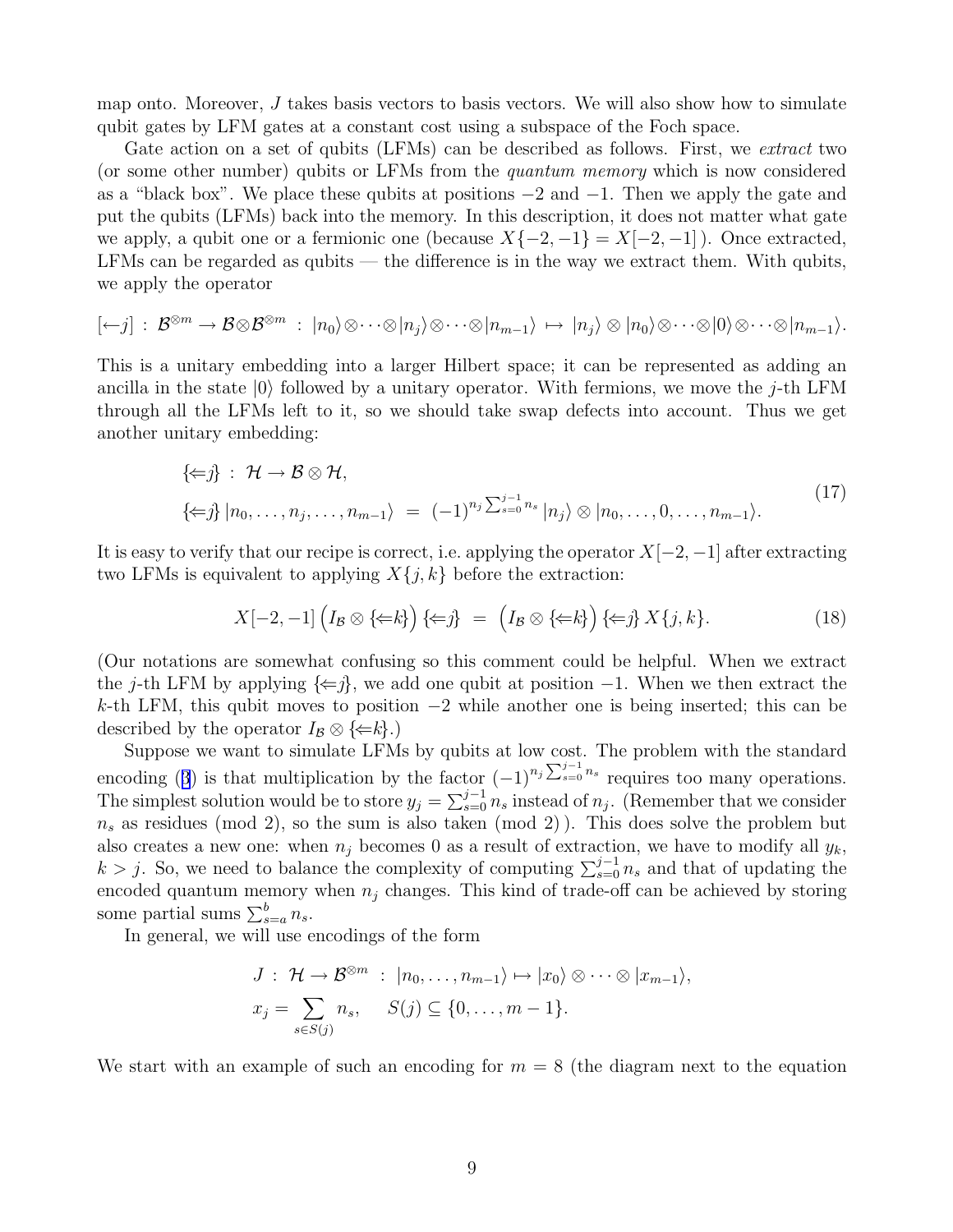<span id="page-9-0"></span>illustrates grouping of  $n_s$  into  $x_j$ ):

$$
x_0 = n_0 \t x_2 = n_2 \t x_4 = n_4 \t x_6 = n_6
$$
  
\n
$$
x_1 = n_0 + n_1 \t x_5 = n_4 + n_5
$$
  
\n
$$
x_3 = n_0 + n_1 + n_2 + n_3
$$
  
\n
$$
x_7 = n_0 + n_1 + n_2 + n_3 + n_4 + n_5 + n_6 + n_7
$$



A binary tree structure is apparent here. To proceed, we will represent the qubit indices  $0, \ldots, m-1$  by binary strings. The length of these strings is not fixed; we may add an arbitrary number of zeros to the beginning of a string, e.g.  $3 = 11 = 011 = 0011$ .

Let us define a partial order  $\preceq$  on the set of binary strings. We write  $\alpha_{t-1} \ldots \alpha_0 \preceq \beta_{t-1} \ldots \beta_0$ if  $\alpha_l = \beta_l$  for  $l \ge l_0$  while  $\beta_{l_0-1} = \ldots = \beta_0 = 1$  (for some  $l_0$ ). For example,

$$
\frac{1}{1000} \times \frac{1}{1000} \times \frac{1}{1000} \times \frac{1}{1000} \times \frac{1}{1100}
$$

where  $j \prec k$  means that  $j \preceq k$  but  $j \neq k$ . Note that if  $j \prec k$  then  $j \prec k$ .

Now we can specify our encoding for arbitrary  $m$ :

$$
|n_0, \ldots, n_{m-1}\rangle \mapsto |x_0\rangle \otimes \cdots \otimes |x_{m-1}\rangle, \qquad x_j = \sum_{s \preceq j} n_s. \tag{19}
$$

It is important that each  $n_s$  enters only  $O(\log m)$  of  $x_j$ . Hence applying  $\sigma^x[s]$  to one logical qubit amounts to logarithmically many  $\sigma^x$  gates being applied to the code qubits.

The inverse transformation (from  $x_j$  to  $n_s$ ) is also simple:

$$
n_j = x_j - \sum_{s \in K(j)} x_s,
$$
  
\n
$$
\overline{\alpha_{t-1} \dots \alpha_0} \in K(\beta_{t-1} \dots \beta_0) \quad \text{if and only if}
$$
  
\n
$$
\beta_{l_0} = \dots = \beta_0 = 1, \quad \alpha_l = \beta_l \text{ for } l \neq l_0, \quad \alpha_{l_0} = 0 \quad \text{(for some } l_0).
$$
\n(20)

The sum in (20) contains only  $O(\log m)$  terms. Moreover,  $y_j = \sum_{s=0}^{j-1} n_s$  can be also expressed as a sum of  $O(\log m)$  numbers  $x_s$ :

$$
y_j = \sum_{s \in L(j)} x_s,
$$
  
\n
$$
\overline{\alpha_{t-1} \dots \alpha_0} \in L(\beta_{t-1} \dots \beta_0) \quad \text{if and only if}
$$
  
\n
$$
\beta_{l_0} = 1, \quad \alpha_l = \beta_l \text{ for } l > l_0, \ \alpha_{l_0} = 0, \ \alpha_{l_0-1} = \dots = \alpha_0 = 1 \quad \text{(for some } l_0\text{).}
$$
\n(21)

It remains to actually represent the LFM extraction operator  $\{\Leftarrow j\}$  by acting on the code qubits. Since  $\{\Leftarrow j\}$  increases the number of qubits by 1, we should add this extra qubit first. We place it at position  $-1$  and initialize by  $|0\rangle$ . Then we make its value equal to  $n_j$  by applying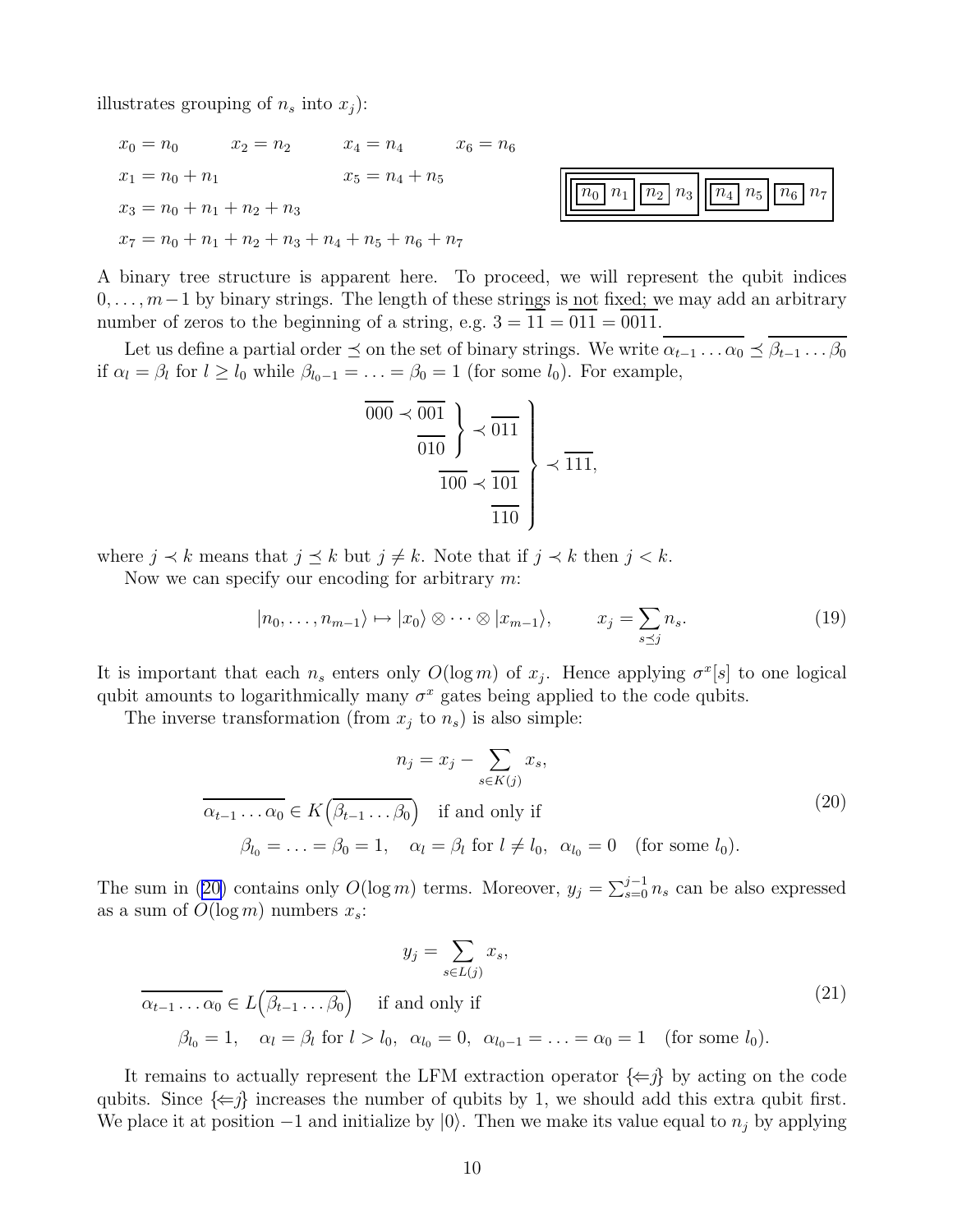<span id="page-10-0"></span>the operators  $\Lambda(\sigma^x)[s,-1]$ ,  $s \in K(j) \cup \{j\}$  (see eq. [\(20\)](#page-9-0)). After that,  $n_j$  can be turned into 0 byexecuting the operators  $\Lambda(\sigma^x)[-1, k]$ ,  $k \geq j$  (see eq. ([19](#page-9-0))). Finally, we multiply by  $(-1)^{n_j y_j}$ by applying  $\Lambda(\sigma^z)[-1, s]$ ,  $s \in L(j)$  (see eq. [\(21\)](#page-9-0)). To summarize, we execute the operator

$$
U' = \prod_{s \in L(j)} \Lambda(\sigma^z)[-1, s] \prod_{k \succeq j} \Lambda(\sigma^x)[-1, k] \prod_{s \in K(j) \cup \{j\}} \Lambda(\sigma^x)[s, -1]
$$
(22)

which has the property  $(I_B \otimes J) \{\Leftarrow j\} |\xi\rangle = U'(|0\rangle \otimes J|\xi\rangle)$  for any  $|\xi\rangle \in \mathcal{H}$ . This requires  $O(\log m)$  operations.

Simulating qubits by LFMs is easier and faster. One can use this simple encoding:

$$
|n_0\rangle \otimes |n_1\rangle \otimes \cdots \otimes |n_{m-1}\rangle \mapsto |n_0, n_0, n_1, n_1, \ldots, n_{m-1}, n_{m-1}\rangle, \tag{23}
$$

i.e. each qubit is represented by a pair of LFMs with an even number of fermions,  $|0\rangle \mapsto |00\rangle$ ,  $|1\rangle \mapsto |11\rangle$ . Each two-qubit operator X is represented by a four-qubit operator X'. The operators  $X'[2j, 2j+1, 2k, 2k+1]$  and  $X'[2j, 2j+1, 2k, 2k+1]$  act the same way on the code subspace. So, when we use the encoding (23), it does not matter whether the code elements are qubits or LFMs. The simulation cost is just a constant.

#### 6 Majorana fermions

It is possible, at least mathematically, to split each local fermionic mode into two objects. These halves of LFMs are called Majorana fermions.<sup>4</sup>

Let us introduce a set of Hermitian operators  $c_j$   $(j = 0, \ldots, 2m - 1)$ :

$$
c_{2k} = a_k + a_k^{\dagger} = \sigma^x[k] \prod_{j=0}^{k-1} \sigma^z[j], \qquad c_{2k+1} = \frac{a_k - a_k^{\dagger}}{i} = \sigma^y[k] \prod_{j=0}^{k-1} \sigma^z[j]. \tag{24}
$$

These operators satisfy the commutation relations

$$
c_j c_k + c_k c_j = 2\delta_{jk}.\tag{25}
$$

We can define new locality rules on the algebra  $\mathcal{F} = \mathbf{L}(\mathcal{H}_0) \oplus \mathbf{L}(\mathcal{H}_1)$  which will be now denoted by M. (Also  $\bar{\mathcal{F}} = L(\mathcal{H})$  will be denoted by  $\bar{\mathcal{M}}$ ). We say that there are 2m sites called *Majorana fermions.* For each set of sites  $S \subseteq \{0, \ldots, 2m-1\}$ , let  $\mathcal{M}(S) \subseteq \mathcal{M}$  be the subalgebra generated by  $c_j$ ,  $j \in S$ . (Such an algebra is known as *complex Clifford algebra*). Then  $\mathcal{M}(S) = \overline{\mathcal{M}}(S) \cap \mathcal{M}$ , i. e. *physical operators* on S are linear combinations of even products of  $c_j$ ,  $j \in S$ .

According to this definition, Majorana fermions "exist" in any Fermi system. A nontrivial thing is that it is possible (at least theoretically) to pair them up by interaction, so that few Majorana fermions remain unpaired and separated from each other [[9\]](#page-17-0). Such systems could be used as decoherence-free quantum memory. Indeed, a single Majorana fermion can not interact with the environment by itself (because the operator  $c_j$  is not physical), so the decoherence can only arise from environment-mediated interaction of two Majorana fermions. But if they are well separated in space, such interaction should be exponentially small (a finite correlation length in the environment is assumed). Roughly speaking, we keep two halves of a qubit apart, so the qubit is decoherence-free!

<sup>&</sup>lt;sup>4</sup> In field theory, this term usually means something more specific, but it is sometimes used in this sense too.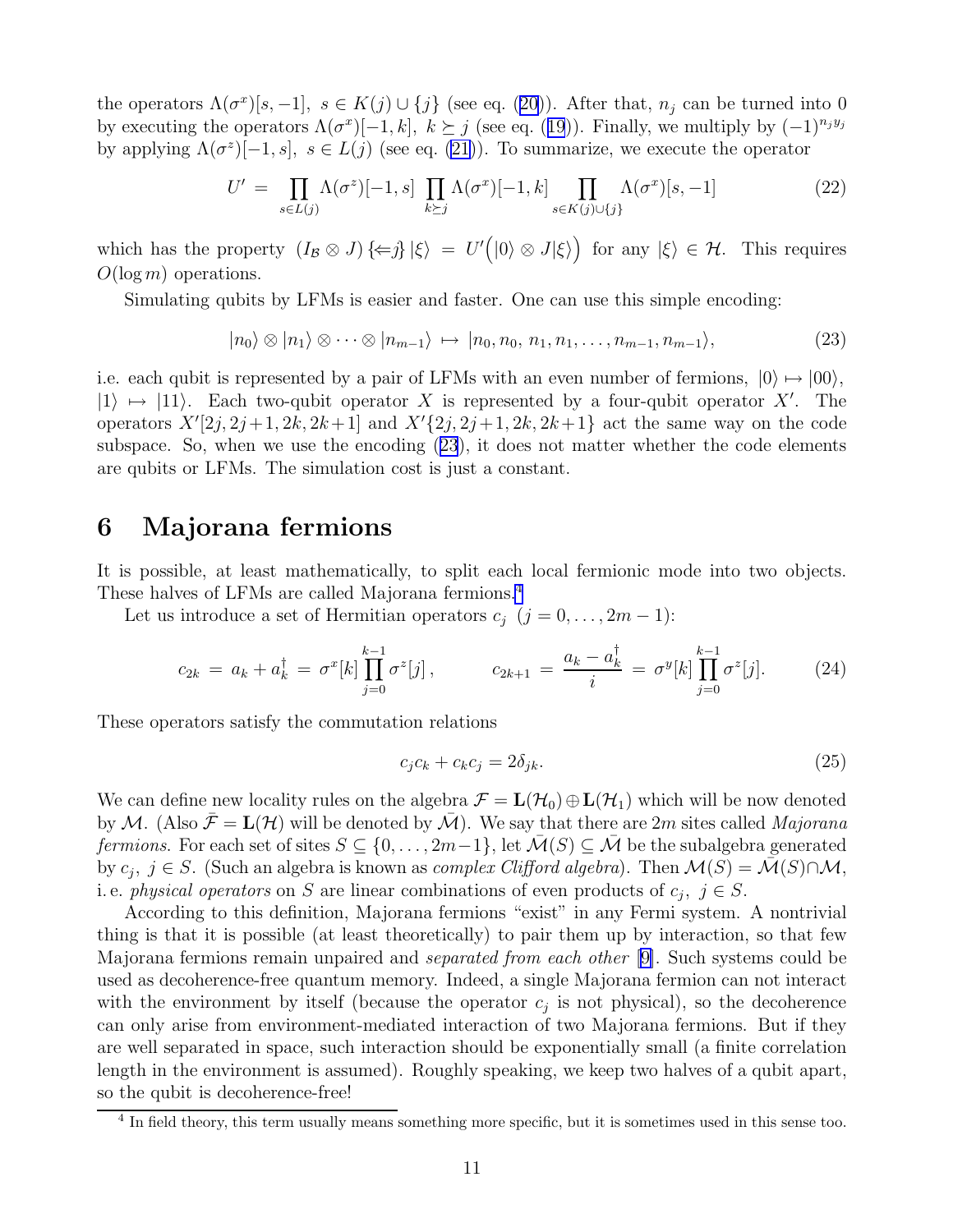An application of a *Majorana gate* is defined as in the case of LFMs. Let X be a physical operator acting on p Majorana fermions numbered 0 through  $p-1$ . Then X can be expanded into (even) products of  $c_j$ ,  $j = 0, \ldots, p - 1$ . If we substitute  $c_{j_r}$  for  $c_r$ , we will get an operator  $X\{\{j_0, \ldots, j_{p-1}\}\}\in \mathcal{M}(\{j_0, \ldots, j_{p-1}\}).$ 

To find a universal set of Majorana gates, it suffice to rewrite the operators([13\)](#page-7-0),([14](#page-7-0)) in terms of  $c_0 = a_0 + a_0^{\dagger}$ ,  $c_1 = -i(a_0 - a_0^{\dagger})$ ,  $c_2 = a_1 + a_1^{\dagger}$ ,  $c_3 = -i(a_1 - a_1^{\dagger})$ .

$$
a_0^{\dagger} a_0 = \frac{1}{2} (1 + i c_0 c_1), \qquad a_1^{\dagger} a_1 = \frac{1}{2} (1 + i c_2 c_3),
$$
  
\n
$$
\exp\left(i \frac{\pi}{4} a_0^{\dagger} a_0\right) = e^{i \pi/8} \exp\left(-\frac{\pi}{8} c_0 c_1\right), \qquad \exp\left(-i \frac{\pi}{4} (a_0 - a_0^{\dagger}) (a_1 + a_1^{\dagger})\right) = \exp\left(\frac{\pi}{4} c_1 c_2\right),
$$
  
\n
$$
\exp\left(i \pi a_0^{\dagger} a_0 a_1^{\dagger} a_1\right) = e^{-i \pi/4} \exp\left(\frac{\pi}{4} c_0 c_1\right) \exp\left(\frac{\pi}{4} c_2 c_3\right) \exp\left(i \frac{\pi}{4} c_0 c_1 c_2 c_3\right).
$$

Hence the following gate set is universal (up to phase factors):

$$
\left\{\exp\left(\frac{\pi}{8}c_0c_1\right),\ \exp\left(i\frac{\pi}{4}c_0c_1c_2c_3\right)\right\}.
$$
\n(26)

The second gate in the set (26) describes four-particle interaction. When it comes to physical implementation, this gate will be particularly difficult to realize. Unfortunately, it is not possible to do universal quantum computation by acting on three or fewer Majorana fermions at a time. This way one can only generate the group of unitary operators which act by conjugation as follows:

$$
Uc_jU^{\dagger} = \sum_k \beta_{jk}c_k, \qquad (27)
$$

where  $\beta \in SO(m)$ , i.e.  $(\beta_{jk})$  is a real orthogonal matrix with determinant +1.

#### 7 An alternative to the four-particle Majorana gate

In this section we show that, for the purpose of universal computation with Majorana fermions, the gate  $\exp(i\frac{\pi}{4})$  $\frac{\pi}{4}c_0c_1c_2c_3$  can be replaced by a nondestructive eigenvalue measurement of the operator  $c_0c_1c_2c_3$ . (A measurement being nondestructive means that vectors in each of the eigenspaces remain intact; in other words, no extra information is learned or leaks to the environment). Such measurements might be easier to implement, they are also useful in some theoretical application of fermionic computation[[10](#page-17-0)].

Let us assume that the following operations are possible:

- 1. Applying the unitary gate  $R = \exp(\frac{\pi}{4})$  $\frac{\pi}{4}c_0c_1$ . (Note that  $Rc_0R^{\dagger} = -c_1$ ,  $Rc_1R^{\dagger} = c_0$ ).
- 2. Creation of an ancilla pair in a state which is the eigenstate of  $c_{2k}c_{2k+1} = i(1 2a_k^{\dagger}a_k)$ corresponding to the eigenvalue i.
- 3. Eigenvalue measurement of  $c_j c_k$ .
- 4. Nondestructive eigenvalue measurement of  $c_j c_k c_r c_s$ .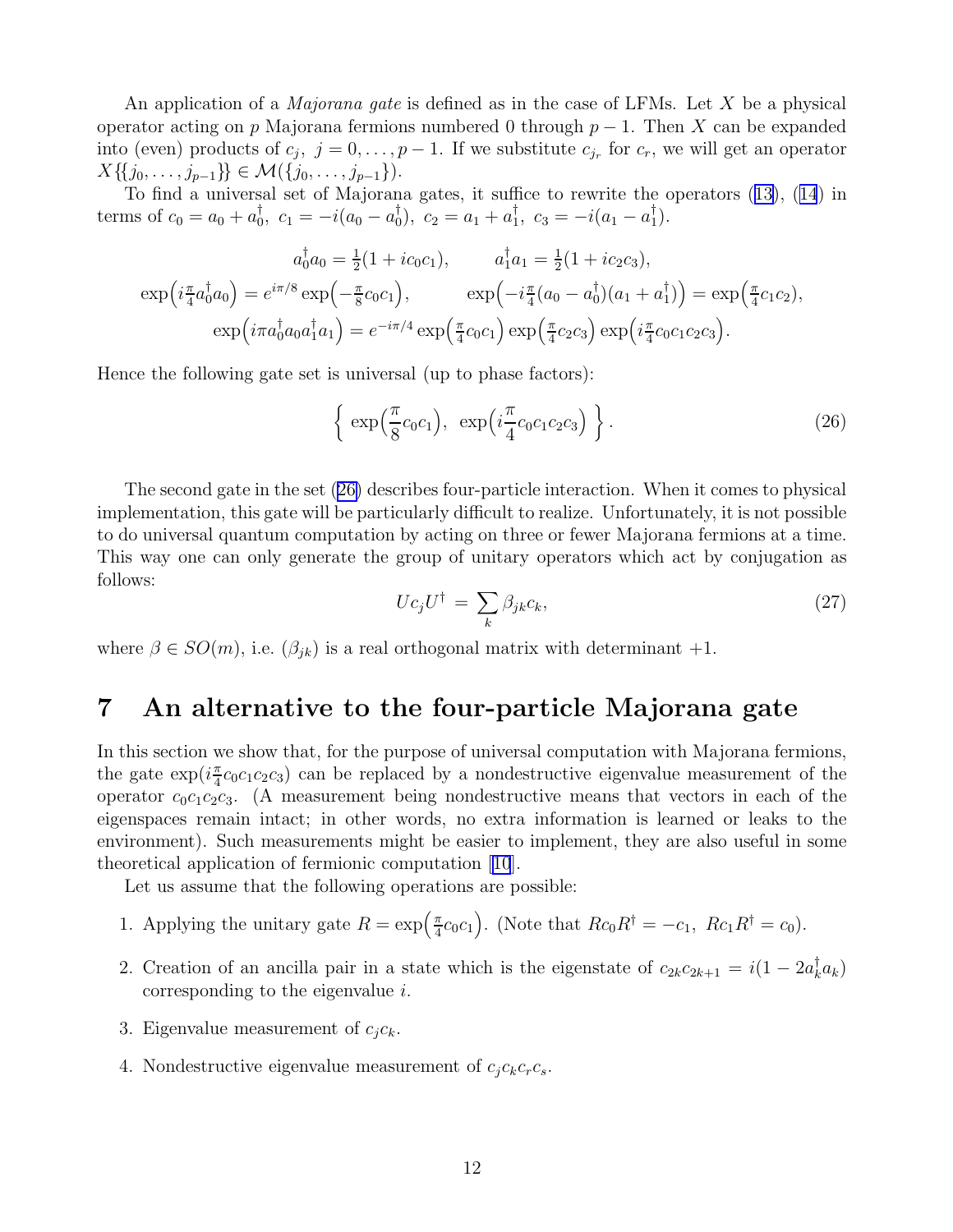Moreover, we can base the choice of the next operation on the previous measurement outcomes. (One may call such quantum computation adaptive). Of course, the amount of classical computation involved in this choice should not be too large, so we should better include it into the overall size of the quantum circuit.

Remark. In the standard scheme of quantum computation, measurements in the middle of computation are redundant and can be simulated by unitary gates (e. g. see [\[11](#page-17-0)]). However, this is only true if one uses a universal set of unitary gates. Otherwise measurements and adaptiveness can indeed add extra power to unitary operators.

Suppose we want to apply the operator  $\exp(i\frac{\pi}{4})$  $\frac{\pi}{4}c_0c_1c_2c_3$ . Let Majorana fermions 4 and 5 form an ancilla pair, so the input state of the system satisfies

$$
(c_4 + ic_5)|\Psi_{\rm in}\rangle = 0.\tag{28}
$$

We measure the eigenvalue of  $c_0c_1c_3c_4$ . The outcome is either +1 or -1, which means that  $|\Psi_{\rm in}\rangle$ gets multiplied by the projector  $\Pi_{+1}^{(4)} = \frac{1}{2}$  $\frac{1}{2}(1+c_0c_1c_3c_4)$  or  $\Pi_{-1}^{(4)}=\frac{1}{2}$  $\frac{1}{2}(1 - c_0 c_1 c_3 c_4)$ , respectively. (More exactly,  $|\Psi_{\text{in}}\rangle \mapsto p_{\pm 1}^{-1/2} \Pi_{\pm 1}^{(4)}$  $\pm 1 \mid \Psi_{\text{in}}\rangle$ , where  $p_z$  is the probability to get outcome z). Then we measure the eigenvalue of  $c_2c_4$ . The possible eigenvalues  $+i$  and  $-i$  correspond to the projectors  $\Pi_{+i}^{(2)} = \frac{1}{2}$  $\frac{1}{2}(1 - i c_2 c_4)$  and  $\Pi_{-i}^{(2)} = \frac{1}{2}$  $\frac{1}{2}(1 + ic_2c_4)$ . We claim that after some correction depending on the measurements outcomes, we will effectively execute the operator  $\exp(i\frac{\pi}{4})$  $\frac{\pi}{4}c_0c_1c_2c_3$ ) while leaving the ancilla pair intact. Indeed,

$$
\exp\left(i\frac{\pi}{4}c_0c_1c_2c_3\right)|\Psi_{\rm in}\rangle =
$$
\n
$$
= 2 \exp\left(\frac{\pi}{4}c_2c_5\right) \frac{1}{2}\left(1 - ic_2c_4\right) \frac{1}{2}\left(1 + c_0c_1c_3c_4\right)|\Psi_{\rm in}\rangle =
$$
\n
$$
= 2 i \exp\left(\frac{\pi}{2}c_0c_1\right) \exp\left(\frac{\pi}{2}c_2c_3\right) \exp\left(\frac{\pi}{4}c_2c_5\right) \frac{1}{2}\left(1 - ic_2c_4\right) \frac{1}{2}\left(1 - c_0c_1c_3c_4\right)|\Psi_{\rm in}\rangle =
$$
\n
$$
= 2 i \exp\left(\frac{\pi}{2}c_0c_1\right) \exp\left(\frac{\pi}{2}c_2c_3\right) \exp\left(-\frac{\pi}{4}c_2c_5\right) \frac{1}{2}\left(1 + ic_2c_4\right) \frac{1}{2}\left(1 + c_0c_1c_3c_4\right)|\Psi_{\rm in}\rangle =
$$
\n
$$
= 2 \exp\left(-\frac{\pi}{4}c_2c_5\right) \frac{1}{2}\left(1 + ic_2c_4\right) \frac{1}{2}\left(1 - c_0c_1c_3c_4\right)|\Psi_{\rm in}\rangle
$$
\n(29)

(we have used eq. (28)). Thus we can apply a suitable correction operator  $U_{yz}$  in each of the four cases  $(U_{+i,+1} = \exp(\frac{\pi}{4}c_2c_5)$  if the outcomes were  $+1$  and  $+i$ , etc.) so that

$$
\exp\left(i\frac{\pi}{4}c_0c_1c_2c_3\right)|\Psi_{\rm in}\rangle = 2 U_{yz}\Pi_{y}^{(2)}\Pi_{z}^{(4)}|\Psi_{\rm in}\rangle.
$$

Each of the four outcome combinations occurs with probability  $2^{-2} = \frac{1}{4}$  $\frac{1}{4}$ . The final state is always the desired one,  $|\Psi_{fin}\rangle = \exp(i\frac{\pi}{4})$  $rac{\pi}{4}c_0c_1c_2c_3\Big)\Psi_{\rm in}\rangle.$ 

#### 8 Superfast simulation of fermions on a graph

The results of Sec. [5](#page-7-0) suggest that fermions have slightly more computational power than qubits. The logarithmic slowdown in simulation of fermions seems to be inevitable in the general case. However, in the physical world fermions (e. g. electrons) interact locally not only in the sense that the interaction is pairwise, but also in the geometric sense: a particle can not instantly jump to another position far away. Such physical interactions might be easier to simulate. In this section we study an abstract model of geometrically local interactions. The result is that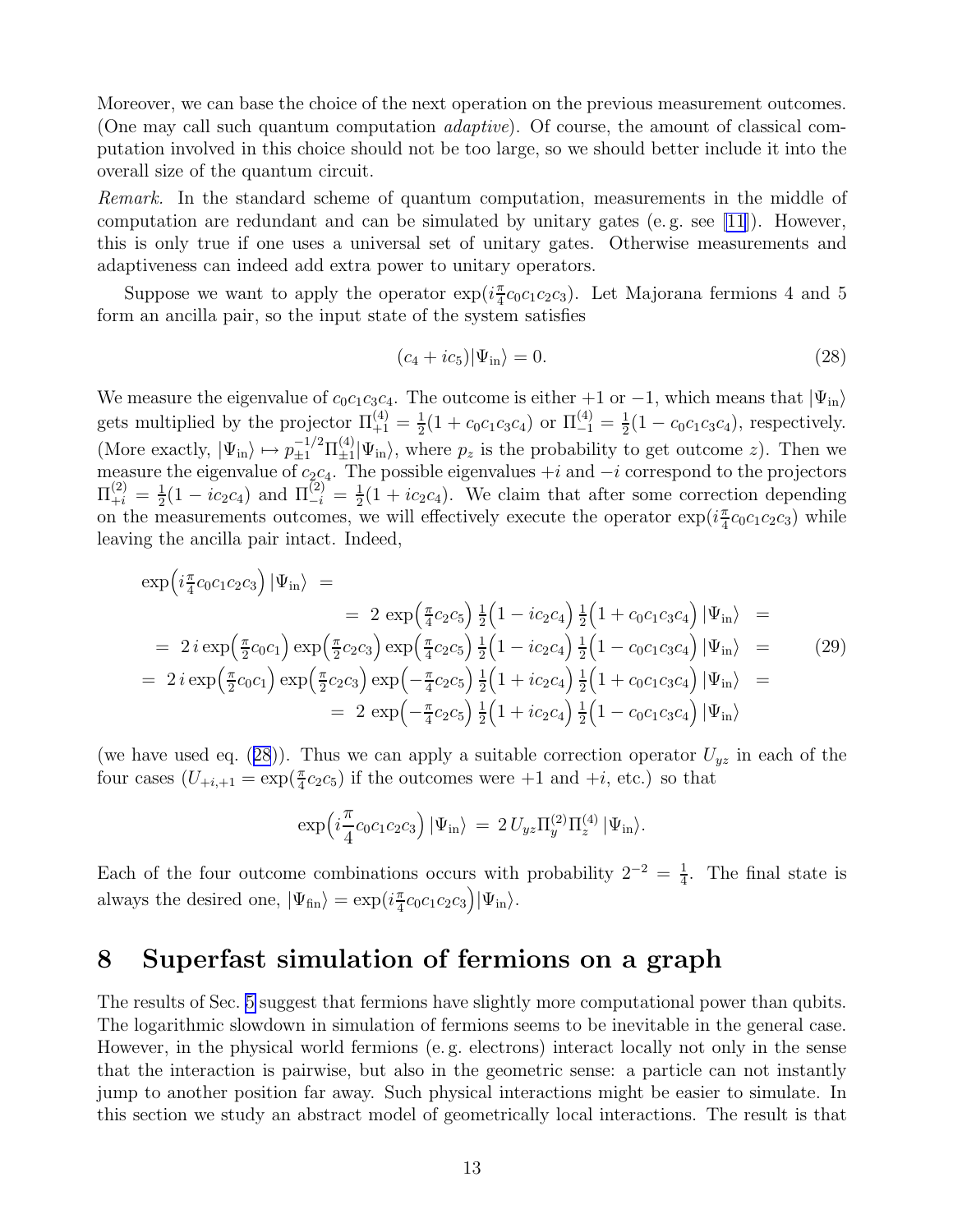<span id="page-13-0"></span>geometrically local gates can indeed be simulated without any substantial slowdown, i. e. the simulation cost is constant. Therefore one can speculate that, in principle, electrons might not be fundamental particles but, rather, excitations in a (nonperturbative) system bosons. Of course, this is only a logical possibility which may or may not be true.

What follows is a definition of the model. Consider a *connected unoriented graph*  $\Gamma$  =  $(M, E)$ , where  $M = \{0, \ldots, m-1\}$  is the set of vertices, and  $E \subset M \times M$  is the set of edges. (As the graph is unoriented,  $(j, k)$  and  $(k, j)$  either both belong to E or both do not belong to  $E$ ). We will assume that the degree of each vertex is bounded by some constant d. Let us put a local fermionic mode on each vertex. We will consider only the even sector of the system,  $\mathcal{H}_0$ , i. e. the total number of fermions is required to be even. The allowed unitary operations are one-LFM gates and two-LFM gates applied to any pair of vertices connected by an edge.

We are going to identify the Hilbert space  $\mathcal{H}_0$  with a codespace of a certain symplectic (stabilizer)code [[12](#page-17-0)]<sup>5</sup> so that each elementary operator of the form  $a_k^{\dagger}a_k$ , as well as  $a_j^{\dagger}a_k$ ,  $a_k^{\dagger}a_j$ ,  $a_j a_k$  or  $a_k^{\dagger} a_j^{\dagger}$ , where  $(j, k) \in E$ , be represented by operators acting on  $O(d)$  qubits. Then each one-LFM gate and each two-LFM gate applied to neighboring vertices will be also represented by an operator acting on  $O(d)$  qubits. As  $d = \text{const}$ , this means one can simulate each of the allowed fermionic operations by a constant number of one-qubit and two-qubit gates.

Itwill be convenient to use the Majorana fermions operators  $c_{2k}$ ,  $c_{2k+1}$  (see eq. ([24](#page-10-0))) instead of  $a_k$ ,  $a_k^{\dagger}$ . The list of elementary operators to be represented can be reduced to these ones:

$$
B_k = -ic_{2k}c_{2k+1} \text{ for each vertex } k,
$$
  
\n
$$
A_{jk} = -ic_{2j}c_{2k} \text{ for each edge } (j,k) \in E.
$$
\n(30)

These operators satisfy the following relations:

$$
B_k^{\dagger} = B_k, \quad A_{jk}^{\dagger} = A_{jk}, \qquad B_k^2 = 1, \quad A_{jk}^2 = 1, \qquad A_{kj} = -A_{jk}, \qquad (31)
$$

$$
B_k B_l = B_l B_k, \qquad A_{jk} B_l = (-1)^{\delta_{jl} + \delta_{kl}} B_l A_{jk}, \qquad A_{jk} A_{ls} = (-1)^{\delta_{jl} + \delta_{js} + \delta_{kl} + \delta_{ks}} A_{ls} A_{jk}, \qquad (32)
$$

$$
i^p A_{j_0,j_1} A_{j_1,j_2} \cdots A_{j_{p-2},j_{p-1}} A_{j_{p-1},j_0} = 1 \text{ for any closed path on the graph.}
$$
 (33)

It is easy to prove that  $B_k$ ,  $A_{jk}$  modulo these relations generate the algebra of physical operators  $\mathcal{F} = \mathbf{L}(\mathcal{H}_0) \oplus \mathbf{L}(\mathcal{H}_1)$ . However, we are considering only the even sector now. Having been restricted to  $\mathcal{H}_0$ , the operators  $B_k$  satisfy an additional relation (which was false in  $\mathcal{F}$ ):

$$
\prod_k B_k = 1. \tag{34}
$$

Hence the algebra  $\mathbf{L}(\mathcal{H}_0)$  is generated by  $B_k$ ,  $A_{jk}$  modulo the relations (31)–(34).

To construct the code, we put a qubit on each edge of the graph. Thus  $\sigma_{jk}^{\alpha} = \sigma_{kj}^{\alpha}$  denotes the Pauli operator  $\sigma^{\alpha}$  ( $\alpha = x, y, z$ ) acting on the edge  $(j, k)$ . The operators  $B_k$ ,  $A_{jk}$  defined above will be identified with some operators  $\tilde{B}_k$ ,  $\tilde{A}_{jk}$  acting on the code subspace  $\mathcal{L}$  (which will be defined later). We start with defining the action of  $\tilde{B}_k$  and  $\tilde{A}_{jk}$  on the entire Hilbert space of the qubits. Our construction depends on two arbitrary choices. Firstly, we choose orientation for each edge of the graph. This can be described by a matrix  $(\epsilon_{jk})$  such that  $\epsilon_{kj} = -\epsilon_{jk}$ ,

<sup>&</sup>lt;sup>5</sup>The term "stabilizer code" has become traditional but it is somewhat confusing because any code can be defined in terms of stabilizer operators. (It is actually practical to do so for nonbinary codes related to anyons [\[5](#page-17-0)]). We prefer to use the more specific terms "symplectic code" [\[13](#page-17-0)].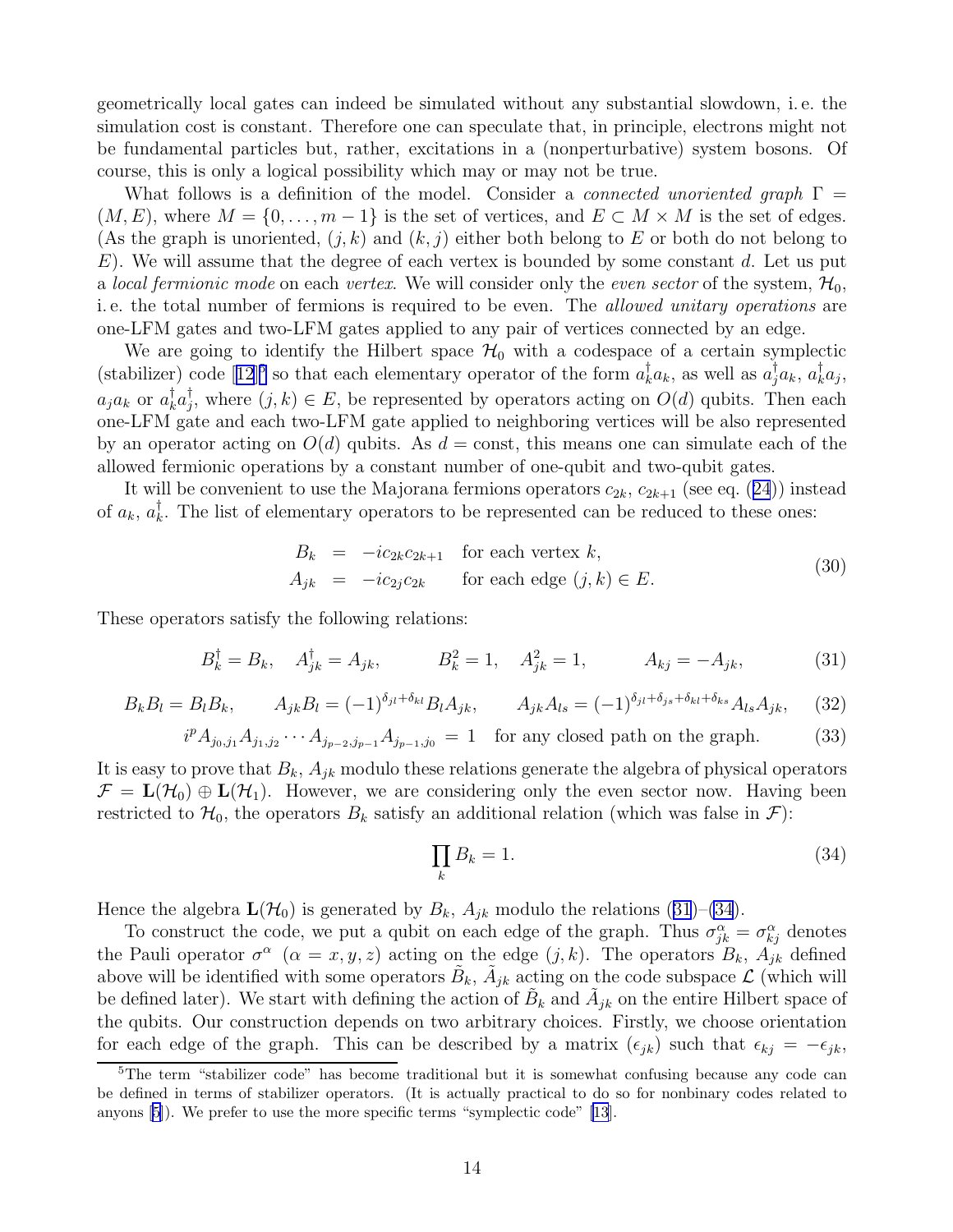$\epsilon_{jk} = \pm 1$  for each edge  $(j, k) \in E$ . Secondly, for each vertex k, we order all incident edges  $(j, k)$ . This order will be denoted by  $\leq$ . Now we put

$$
\tilde{B}_k = \prod_{j:(j,k)\in E} \sigma_{jk}^z,
$$
\n
$$
\tilde{A}_{jk} = \epsilon_{jk} \sigma_{jk}^x \prod_{l:(l,j)< (k,j)} \sigma_{lj}^z \prod_{s:(s,k)< (j,k)} \sigma_{sk}^z.
$$
\n(35)

These operators satisfy the relations analogous to [\(31](#page-13-0)), [\(32\)](#page-13-0) and([34](#page-13-0)), but not([33\)](#page-13-0).

Finally, we define the code subspace  $\mathcal{L} \subseteq \mathcal{B}^{\otimes u}$  (where u is the number of qubits) by imposing stabilizer conditions:

$$
|\psi\rangle \in \mathcal{L} \quad \text{if and only if} \quad \tilde{C}_{j_0,\dots,j_{p-1}}|\psi\rangle = |\psi\rangle \text{ for any closed path } (j_0,\dots,j_{p-1},j_0),
$$

$$
\tilde{C}_{j_0,\dots,j_{p-1}} = i^p \tilde{A}_{j_0,j_1} \tilde{A}_{j_1,j_2} \cdots \tilde{A}_{j_{p-2},j_{p-1}} \tilde{A}_{j_{p-1},j_0}.
$$
(36)

The stabilizer operators  $\tilde{C}_{j_0,\dots,j_{p-1}}$  are Hermitian and can be represented in the form  $\pm \prod_{(j,k)} \sigma_{jk}^{\alpha_{jk}}$ , where  $(j, k)$  runs over a set of different qubits. The set of stabilizer operators is obviously redundant but it is consistent, meaning that (i) they commute with each other, and (ii) whenever the product of several stabilizer operators is a constant, this constant is 1. The number of independent stabilizer operators equals the number of linearly (mod 2) independent cycles which in turn equals  $u - m + 1$ . Hence

$$
\dim \mathcal{L} = 2^{u - (u - m + 1)} = 2^{m - 1} = \dim \mathcal{H}_0.
$$
\n(37)

The operators  $\tilde{B}_k$ ,  $\tilde{A}_{jk}$  commute with  $\tilde{C}_{j_0,\dots,j_{p-1}}$ , so they leave the code subspace invariant. The restrictions of these operators,  $\tilde{B}_k|_{\mathcal{L}}$  and  $\tilde{A}_{jk}|_{\mathcal{L}}$ , satisfy the relations analogous to [\(31\)](#page-13-0)–([34\)](#page-13-0). Thus the correspondence  $B_k \mapsto \tilde{B}_k|_{\mathcal{L}}, A_{jk} \mapsto \tilde{A}_{jk}|_{\mathcal{L}}$  extends to a  $*$ -algebra homomorphism  $\mu: L(\mathcal{H}_0) \to L(\mathcal{L})$ . But dim  $\mathcal{L} = \dim \mathcal{H}_0$ , hence  $\mu$  is an isomorphism. It can be represented as  $\mu(X) = J X J^{\dagger}$ , where  $J: \mathcal{H}_0 \to \mathcal{L}$  is a unitary map which is unique up to an overall phase.

Now that the main construction is complete, we can give exact rules for converting the allowed (geometrically local) operations on LFMs into qubit gates. These rules are almost obvious but still worth putting them into a rigorous form. For most generality, consider a two-LFM gate application  $U\{j,k\}$ , where  $(j,k) \in E$ . Here U is a physical operator acting on 2 LFMs (= 4 Majorana fermions = 2 qubits), so it can be expressed in terms of  $A =$  $-ic_0c_2 = -\sigma^y[0]\sigma^x[1], B' = -ic_0c_1 = \sigma^z[0]$  and  $B'' = -ic_2c_3 = \sigma^z[1]$ . Applying U to LFMs j and k means substituting  $A_{jk}$ ,  $B_j$ ,  $B_k$  for A, B', B''. Instead of that, we actually do another substitution:

$$
\nu_{jk} : A \mapsto \tilde{A}_{jk}, B' \mapsto \tilde{B}_j, B'' \mapsto \tilde{B}_k. \tag{38}
$$

It extends to a ∗-algebra homomorphism  $\mathcal{G} \to \mathbf{L}(\mathcal{B}^{\otimes S_{jk}})$ , where  $\mathcal{G}$  is the algebra generated by A, B' and B'' (= the algebra of parity-preserving operators on two qubits), and  $S_{jk}$  is the set of qubits consisting of all edges incident to j and k. (Note that we do not have to restrict  $\tilde{A}_{jk}$ ,  $\tilde{B}_j$ ,  $\tilde{B}_k$ to the subspace  $\mathcal{L}$  because the cycle relation ([33](#page-13-0)) is irrelevant in this context). So,  $\tilde{U}\{j, k\}$ is simulated by  $\nu_{ik}(U)$ .

It turns out that this simulation is pretty efficient even if  $d$  (= the largest degree of a vertex in the graph) is not a constant. W.l.o.g.  $m > 2$ , so  $S_{jk}$  contains at least one edge besides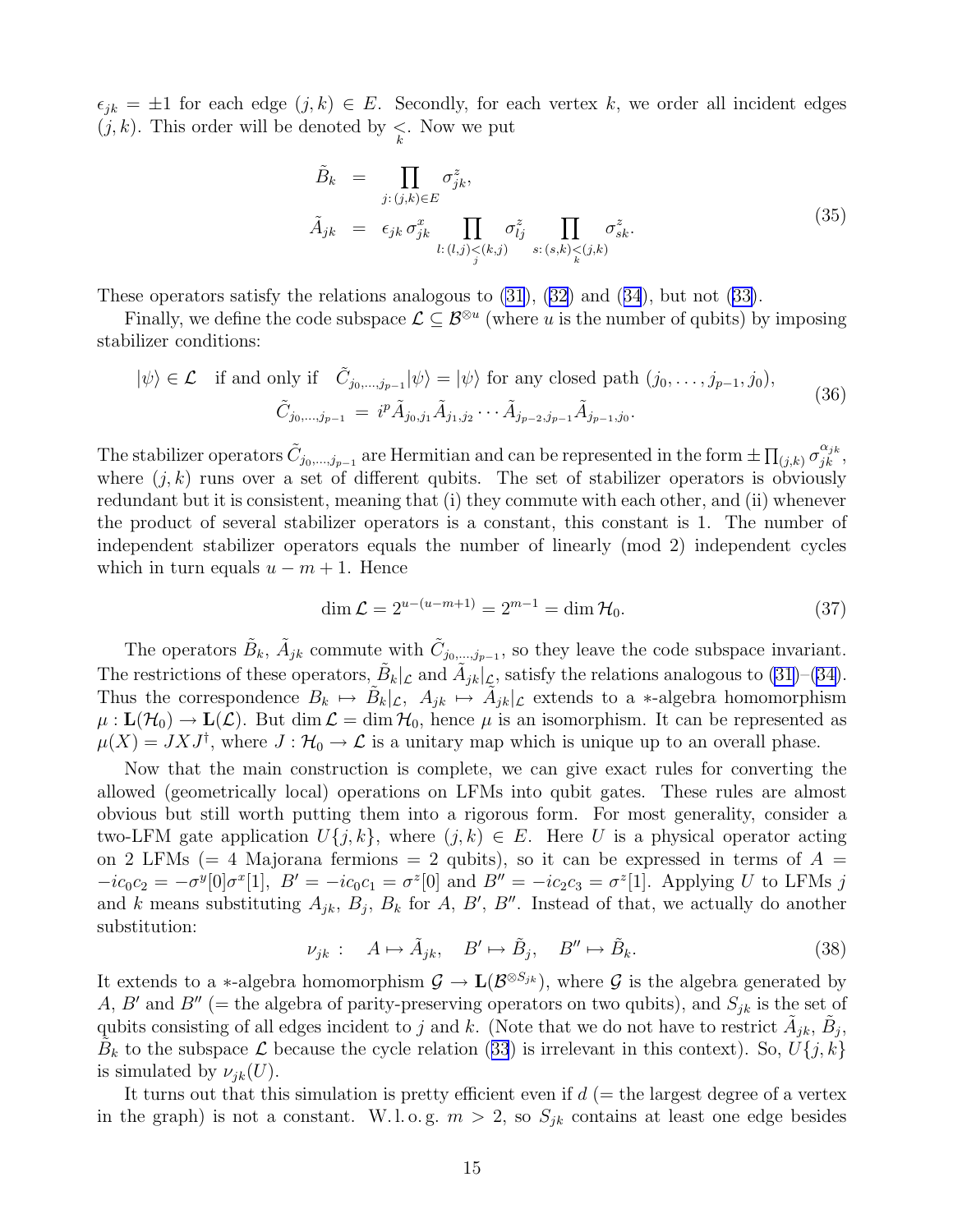$(j, k)$ , say,  $(j, l)$ . Then  $\tilde{B}_j$ ,  $\tilde{B}_k$  and  $\tilde{A}_{jk}$  have no nontrivial relations (like  $\tilde{B}_j \tilde{B}_k = 1$ ). More exactly, the map  $\nu_{jk}$  is injective, so  $\tilde{B}_j$ ,  $\tilde{B}_k$  and  $\tilde{A}_{jk}$  satisfy exactly the same relations as  $\sigma^2[0]$ ,  $\sigma^z[1]$  and  $-\sigma^y[0]\sigma^x[1]$ . It follows that there is a "symplectic transformation" [[13](#page-17-0)] of the form  $X \mapsto W X W^{\dagger}$  which takes  $\tilde{B}_j$ ,  $\tilde{B}_k$  and  $\tilde{A}_{jk}$  to  $\sigma_{jl}^z$ ,  $\sigma_{jk}^z$  and  $-\sigma_{jl}^y \sigma_{jk}^x$ . The unitary operator W acts on the qubits from  $S_{jk}$  and can be represented as a product of elementary "symplectic gates": H,  $\Lambda(\sigma^x)$  and  $\Lambda(i)$ . It is easy to show that  $O(d)$  applications of these gates are sufficient. Hence executing the operator

$$
\nu_{jk}(U) = W^{\dagger} U[(j,l),(j,k)] W \qquad (39)
$$

takes  $O(d)$  one-qubit and two-qubit gate applications.

In the above analysis, we did not take into account the number of operations required to prepare an initial state  $|\psi\rangle \in \mathcal{L}$ , which is necessary to begin simulation. For definiteness, we will consider the unique quantum state  $|\xi\rangle \in \mathcal{L}$  which satisfies additional constraints:

$$
\tilde{B}_k|\xi\rangle = |\xi\rangle \text{ for each } k. \tag{40}
$$

Note that  $B_k = -ic_{2k}c_{2k+1} = 1 - 2a_k^{\dagger}a_k$ , so  $|\xi\rangle$  represents the fermionic state  $|0, \ldots, 0\rangle$ . By a general argument, the qubit state  $|0\rangle \otimes \cdots \otimes |0\rangle$  can be transformed into  $|\xi\rangle$  by applying  $O(u^2)$ symplectic gates.

However, if we continue the speculations about fermions being possibly mimicked by bosons, the vacuum state of the bosonic system must absorb new degrees of freedom as the Universe expands. Certainly, this process should be reversible, i. e. it should also work when the space shrinks. In our model, shrinking the space corresponds to contracting some edges. More specifically, contracting an edge  $(j, k)$  means removing it while identifying the vertices j and k. If both j and k are connected to the same vertex l, a double edge between  $j \equiv k$  and l appears; it must be then reduced to a single one. We should be able to update our "vacuum state"  $|\xi\rangle$ through these transformations. (The qubit being removed should come out in the state  $|0\rangle$ ). One can show that a single contraction or reduction step requires  $O(d)$  symplectic gates. This does not involve any nonlocality and can be done simultaneously in different places, which is quite consistent with the idea of adiabatic vacuum transformation in the expanding Universe.

#### 9 Quantum codes by Majorana fermions

Some symplectic codes on qubits can be conveniently described in terms of Majorana fermions. We will show how it works for the Shor code [\[14\]](#page-17-0). Whether this approach can help to find new codes still remains to be seen.

Byinverting the formula ([24](#page-10-0)), we can represent the operators  $a_k$ ,  $a_k^{\dagger}$  in terms of the Majorana operators:  $a_k = \frac{1}{2}$  $\frac{1}{2}(c_{2k}+ic_{2k+1}), a_k^{\dagger}=\frac{1}{2}$  $\frac{1}{2}(c_{2k} - ic_{2k+1})$ . However, one can also introduce another set of annihilation and creation operators which will satisfy the same commutation relations:

$$
b_k = \frac{1}{2} \Big( c_{\tau(2k)} + i c_{\tau(2k+1)} \Big), \qquad b_k^{\dagger} = \frac{1}{2} \Big( c_{\tau(2k)} - i c_{\tau(2k+1)} \Big), \tag{41}
$$

where  $\tau : \{0, \ldots, 2m-1\} \to \{0, \ldots, 2m-1\}$  is arbitrary permutation on 2m elements. One can define a quantum code by fixing the occupation numbers of some of the new LFMs, e. g. by requiring that each codevector  $|\psi\rangle$  satisfies  $b_k^{\dagger} b_k |\psi\rangle = 0$  for  $k = 1 ... m - 1$ . In other words, the set of stabilizer operators is

$$
X_k = -i c_{\tau(2k)} c_{\tau(2k+1)}, \quad k = 1, \dots m-1.
$$
 (42)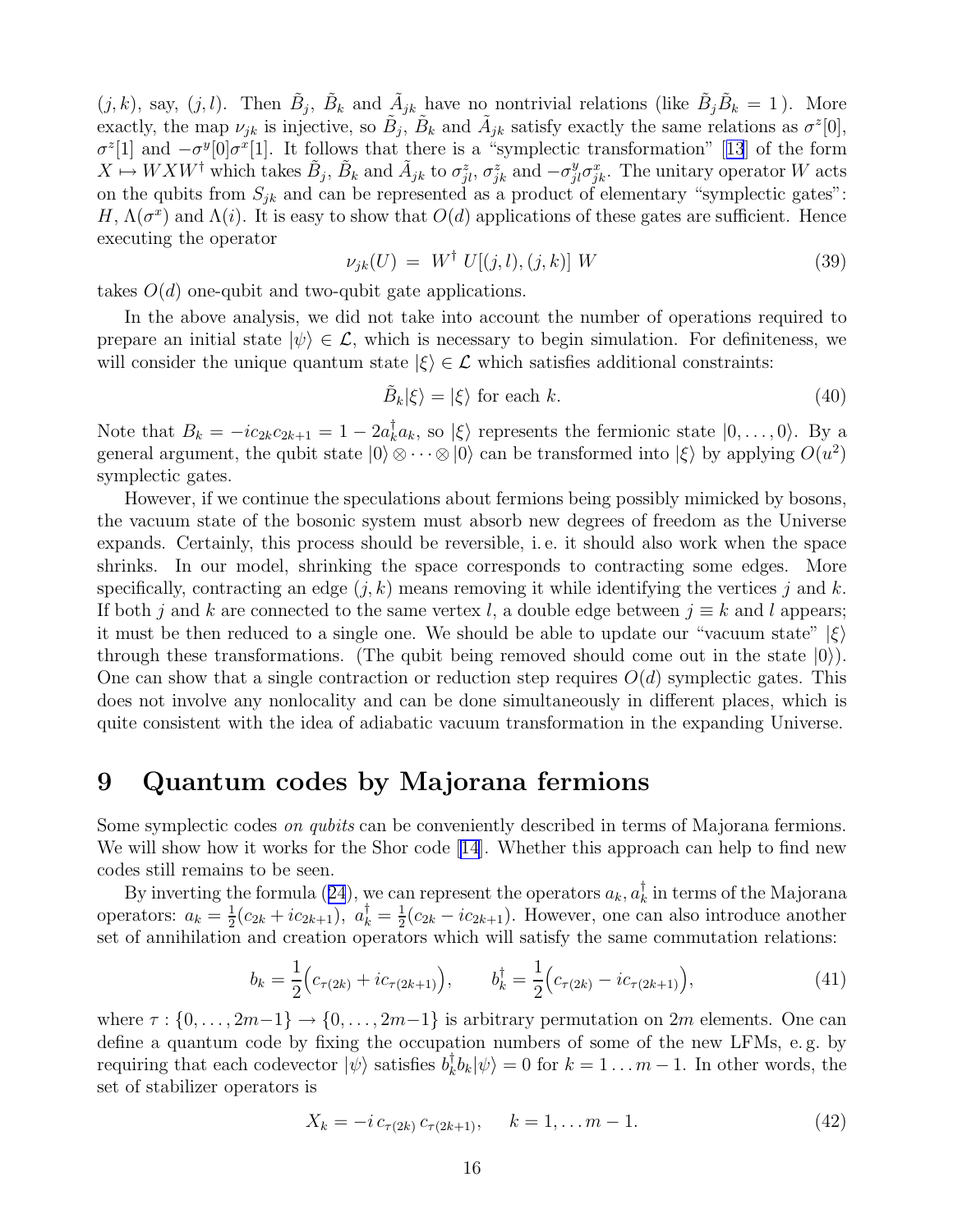<span id="page-16-0"></span>The number of encoded qubits is  $m - (m - 1) = 1$ . The logical operators for this code are generated by  $c_{\tau(0)}$  (the encoded  $\sigma^x$ ) and  $c_{\tau(1)}$  (the encoded  $\sigma^y$ ).

Thus each permutation  $\tau : \{0, \ldots, 2m-1\} \to \{0, \ldots, 2m-1\}$  defines a quantum code which encodes 1 qubit into  $m$  qubits. It turns out that these codes can have arbitrary large code distances. We are to define a family of such codes which can be considered as slightly modified Shor codes. Let  $l \geq 2$  be an integer (the index of a code in the family),  $m = l^2$ . There will be two types of stabilizer operators:

$$
Z_k = -i c_{2kl+1} c_{2(k+2)l-2}, \t k = 0...l-2,
$$
  
\n
$$
Y_{k,j} = -i c_{2kl+2j+3} c_{2kl+2j}, \t k = 0,...l-1, j = 0,...l-2.
$$
\n(43)

They can be expressed in terms of the Pauli operators as follows :

$$
Z_k = \sigma^x[kl] \sigma^x[(k+2)l-1] \prod_{s=kl+1}^{(k+2)l-2} \sigma^z[s], \qquad Y_{k,j} = \sigma^y[kl+j] \sigma^y[kl+j+1]
$$
(44)

For example, let us consider the  $l = 3$  code. Its 9 qubits can be arranged into a  $3 \times 3$  array as follows

$$
\begin{array}{cc} 0, & 1, & 2, \\ 3, & 4, & 5, \\ 6, & 7, & 8. \end{array}
$$

Then the stabilizer operators of the first type become:

$$
Z_0 = \begin{pmatrix} \sigma^x, & \sigma^z, & \sigma^z, \\ \sigma^z, & \sigma^z, & \sigma^x, \\ I, & I, & I \end{pmatrix}, \quad Z_1 = \begin{pmatrix} I, & I, & I, \\ \sigma^x, & \sigma^z, & \sigma^z, \\ \sigma^z, & \sigma^z, & \sigma^x \end{pmatrix}.
$$

(These are not matrices. We just mean that, for example,  $Z_0 = \sigma^x \otimes \sigma^z \otimes \sigma^z \otimes \sigma^z \otimes \sigma^z \otimes \sigma^x \otimes \sigma^z$  $I \otimes I \otimes I$ . The stabilizer operators of the second type are

$$
Y_{0,0} = \begin{pmatrix} \sigma^y, & \sigma^y, & I, \\ I, & I, & I, \\ I, & I, & I \end{pmatrix}, \quad Y_{0,1} = \begin{pmatrix} I, & \sigma^y, & \sigma^y, \\ I, & I, & I, \\ I, & I, & I \end{pmatrix}, \quad Y_{1,0} = \begin{pmatrix} I, & I, & I, \\ \sigma^y, & \sigma^y, & I, \\ I, & I, & I \end{pmatrix},
$$

$$
Y_{1,1} = \begin{pmatrix} I, & I, & I, \\ I, & \sigma^y, & \sigma^y, \\ I, & I, & I \end{pmatrix}, \quad Y_{2,0} = \begin{pmatrix} I, & I, & I, \\ I, & I, & I, \\ \sigma^y, & \sigma^y, & I \end{pmatrix}, \quad Y_{2,1} = \begin{pmatrix} I, & I, & I, \\ I, & I, & I, \\ I, & \sigma^y, & \sigma^y \end{pmatrix}.
$$

If one performs the cyclic permutation  $\sigma^x \mapsto \sigma^y \mapsto \sigma^z \mapsto \sigma^x$ , the operators  $Y_{k,j}$  turn into certain stabilizer operators of the Shor code. The operators  $Z_k$  will not become exactly the same as in the Shor code. Each of them will contain two  $\sigma^y$  instead of  $\sigma^x$ . However, the code distance of this code is the same, namely, 3.

For arbitrary l, the code distance is  $d_l = l$ . (The proof is essentially the same as for the Shor code).

#### References

[1] R. P. Feynman, "Quantum mechanical computers", Optics News 11, 11 (1985).